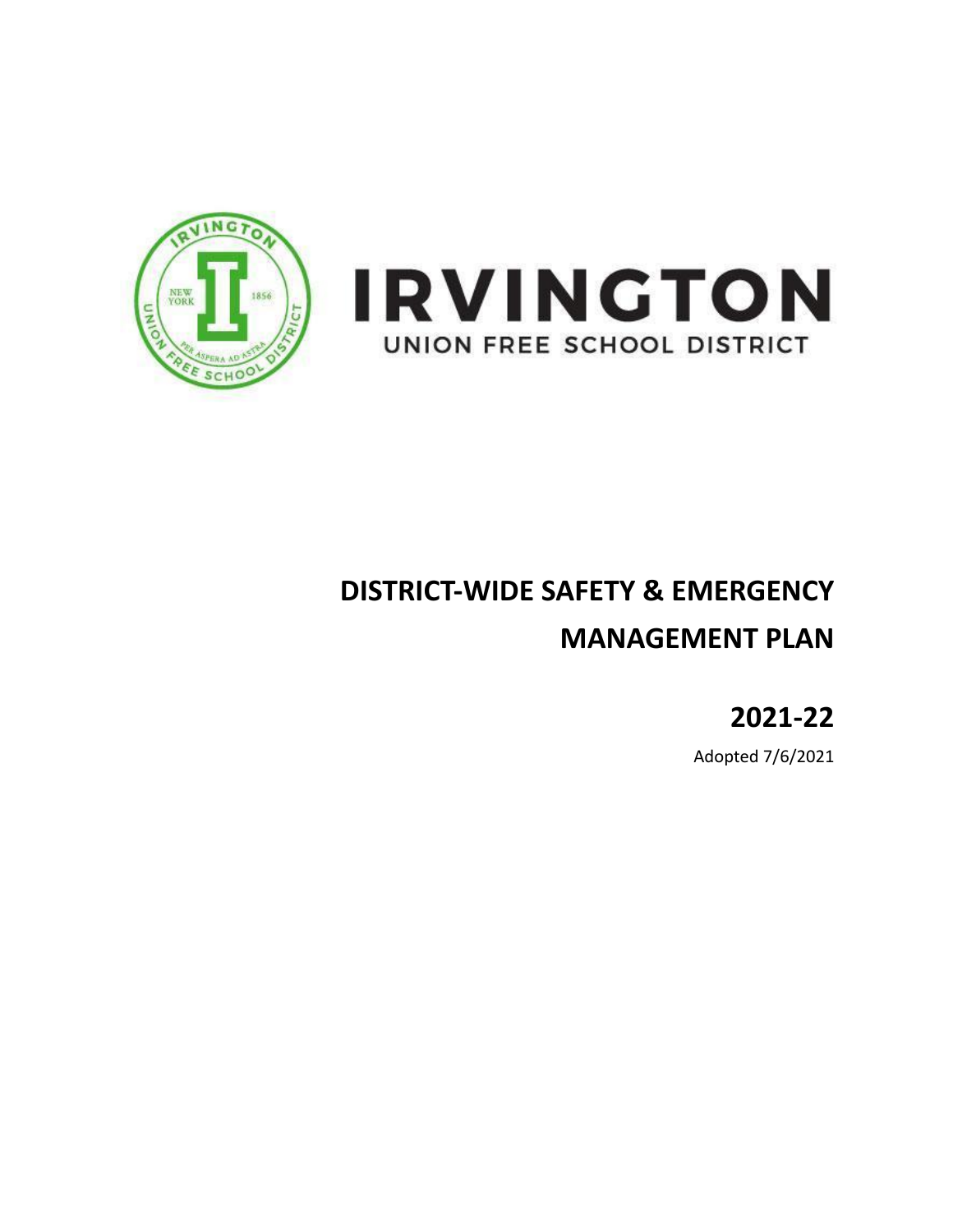# **DISTRICT-WIDE SAFETY & EMERGENCY MANAGEMENT PLAN**

#### **TABLE OF CONTENTS**

| SECTION I - GENERAL CONSIDERATIONS AND PLANNING GUIDELINES        | 3              |
|-------------------------------------------------------------------|----------------|
| <b>PURPOSE</b>                                                    | 3              |
| <b>IDENTIFICATION OF SCHOOL TEAMS</b>                             | 4              |
| <b>CONCEPT OF OPERATIONS</b>                                      | 6              |
| PLAN REVIEW AND PUBLIC COMMENT                                    | 7              |
| SECTION II - RISK REDUCTION/PREVENTION AND INTERVENTION           | $\overline{7}$ |
| PREVENTION AND INTERVENTION STRATEGIES                            | $\overline{7}$ |
| <b>IMPROVING COMMUNICATION WITH STUDENTS</b>                      | 8              |
| REPORTING THREATS OR ACTS OF VIOLENCE                             | 8              |
| TRAINING, DRILLS, AND EXERCISES                                   | 9              |
| STAFF DEVELOPMENT TRAINING                                        | 9              |
| PROACTIVE BUILDING SECURITY MEASURES                              | 10             |
| <b>VITAL EDUCATIONAL INFORMATION</b>                              | 10             |
| EARLY DETECTION OF POTENTIALLY VIOLENT BEHAVIOR                   | 10             |
| <b>HAZARD IDENTIFICATION</b>                                      | 11             |
| SCHOOL SAFETY PERSONNEL ALLOCATIONS, HIRING, DUTIES, AND TRAINING | 13             |
| <b>SECTION III - RESPONSE</b>                                     | 15             |
| NOTIFICATION AND ACTIVATION (INTERNAL AND EXTERNAL COMM.)         | 15             |
| SITUATIONAL RESPONSES                                             | 16             |
| <b>MULTI-HAZARD RESPONSE</b>                                      | 16             |
| <b>RESPONSE PROTOCOLS</b>                                         | 16             |
| RESPONSES TO IMPLIED OR DIRECT THREATS OF VIOLENCE                | 18             |
| <b>RESPONSES TO ACTS OF VIOLENCE</b>                              | 19             |
| PROTOCOLS FOR A STATE DISASTER EMERGENCY INVOLVING A              |                |
| COMMUNICABLE DISEASE                                              | 19             |
| <b>DISTRICT EMERGENCY RESOURCES</b>                               | 22             |
| <b>INCIDENT COMMAND SYSTEM</b>                                    | 22             |
| SECTION IV - COMMUNICATION WITH OTHERS                            | 24             |
| OBTAINING ASSISTANCE DURING EMERGENCIES                           | 24             |
| OBTAINING ASSISTANCE FROM GOVERNMENT OFFICIALS                    | 24             |

District-wide Safety & Emergency Management Plan 1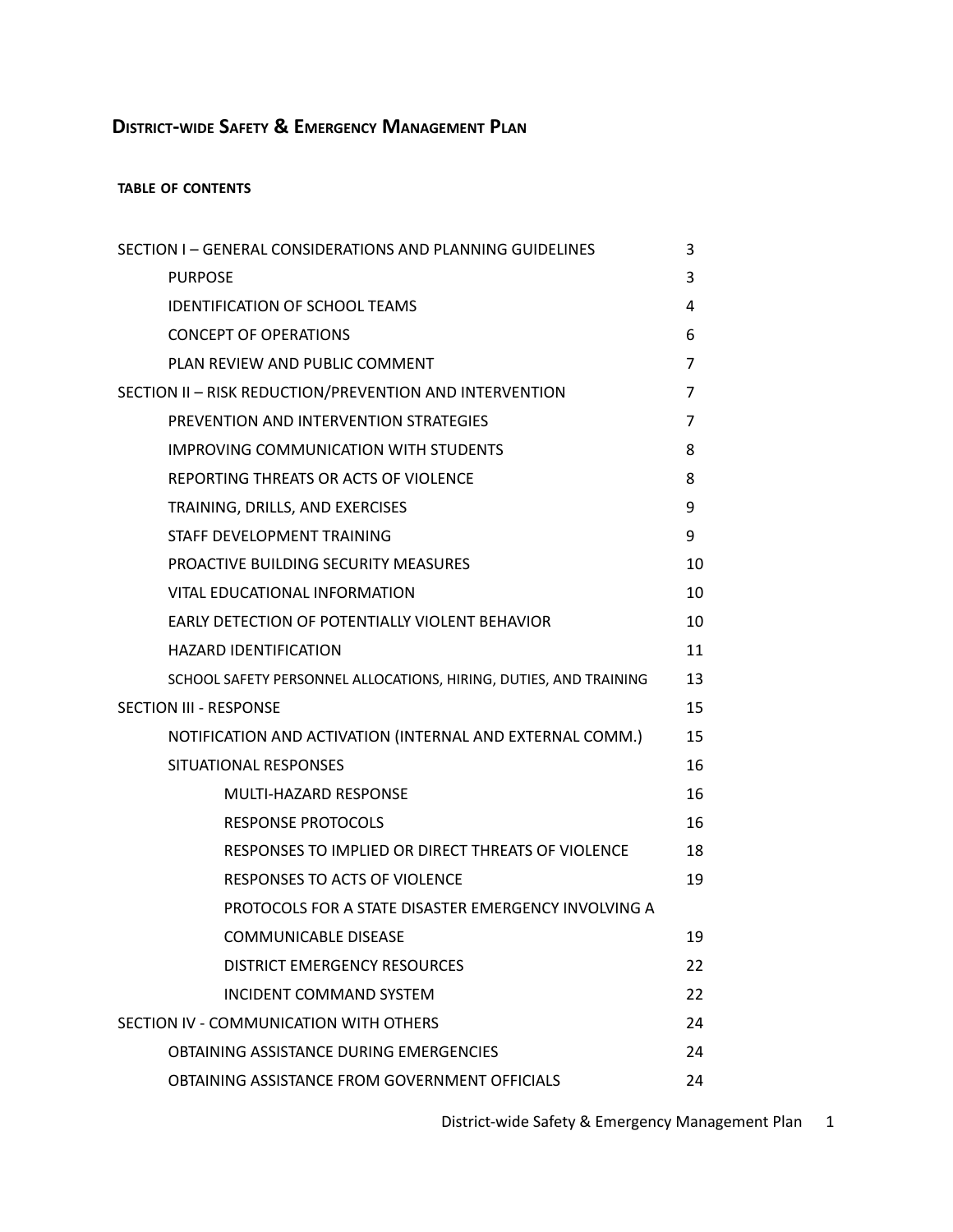| CONTACTING PARENTS AND GUARDIANS | 25 |
|----------------------------------|----|
| SECTION V - RECOVERY             | 26 |
| DISTRICT SUPPORT FOR BUILDINGS   | 26 |
| DISASTER MENTAL HEALTH SERVICES  | 26 |

## **APPENDIX**

| APPENDIX 1 | LISTING OF SCHOOL BUILDINGS                    | 27  |
|------------|------------------------------------------------|-----|
| APPENDIX 2 | <b>BUILDING-LEVEL EMERGENCY RESPONSE PLANS</b> | 28  |
| APPENDIX 3 | MEMORANDA OF UNDERSTANDING                     | -29 |
| APPENDIX 4 | DISTRICT RESOURCES - CONTACT INFORMATION       | 30  |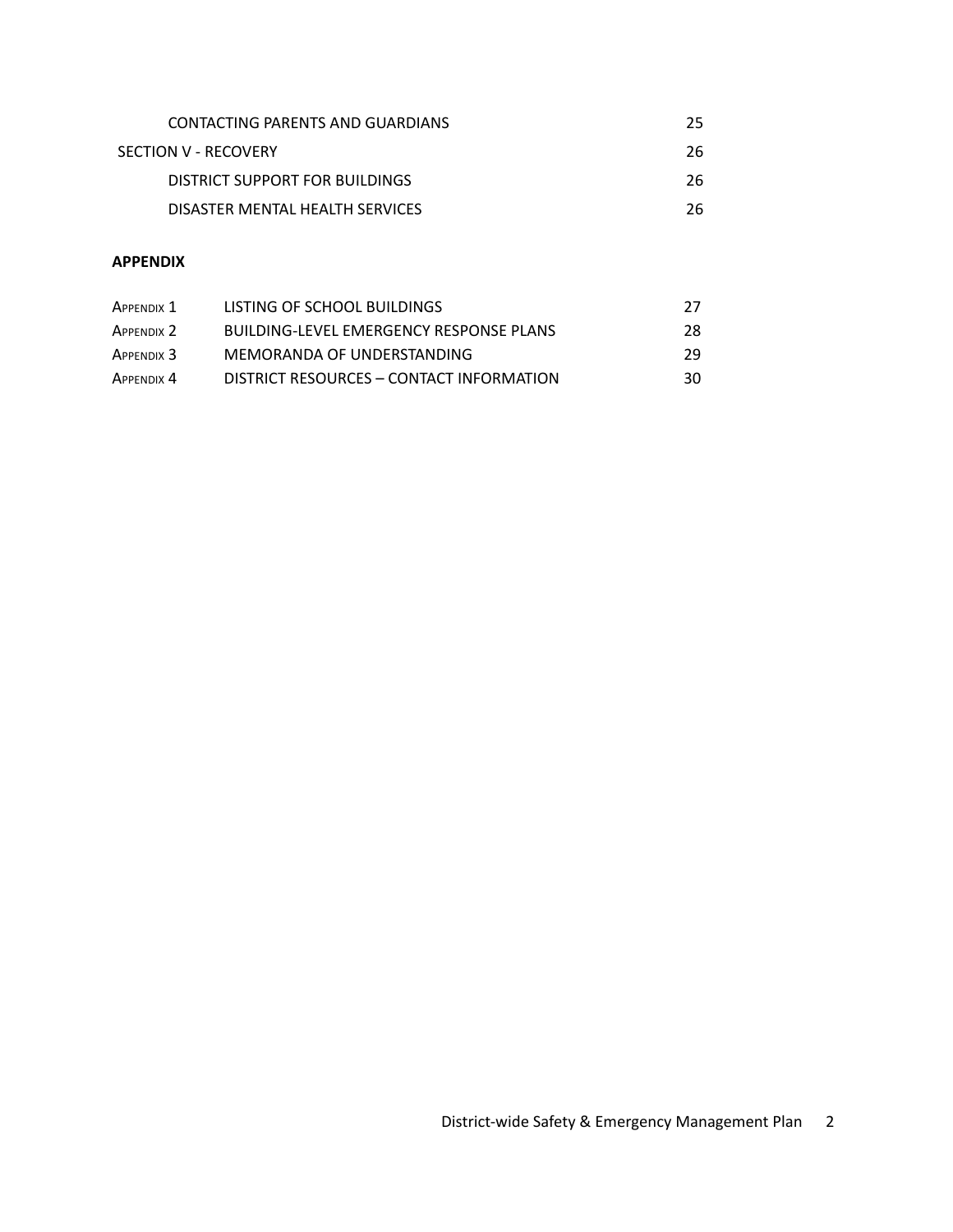## **SECTION I GENERAL CONSIDERATIONS AND PLANNING GUIDELINES**

## **PURPOSE**

Emergencies in schools are defined as undesirable events that occur and have the potential to cause injury or illness to members of our school community or disrupt the orderly educational process. They range from acts of bullying or harassment to catastrophic natural or man-made events. Emergency management is the discipline of dealing with and avoiding risks. It is a discipline that involves preparing for an emergency situation or disaster before it occurs as well as supporting and rebuilding from the emergency after natural or human-made disasters have occurred.

Emergency management in our schools is the continuous process by which our staff, students, administrators, parents, school groups, emergency responders and our community manages hazards in an effort to avoid or mitigate the impact of disasters resulting from hazards. Preventive measures and good planning will reduce the likelihood that emergencies will occur and allow us to address those that do in an expeditious and effective manner.

Districts are required to develop district-wide school safety and emergency management plans designed to prevent and effectively manage such events to minimize the effects of serious incidents and emergencies. These plans also facilitate the coordination of the District with local and county plans and resources when incidents and emergencies occur.

The district-wide plan is responsive to the needs of all schools in the District and is consistent with the more detailed building-level emergency plans. Districts are vulnerable to a wide variety of acts of violence; and natural and manmade disasters. To address these threats, the State of New York has enacted the Safe Schools Against Violence in Education (S.A.V.E.) law. Project S.A.V.E. is a comprehensive planning effort that addresses prevention, response, and recovery with respect to a variety of emergencies in schools.

The Irvington Union Free School District supports the S.A.V.E. legislation. As such, the Superintendent of Schools, Board of Education, and the entire District staff encourages and advocates on-going district-wide cooperation in support of Project S.A.V.E.

#### **SUPERINTENDENT'S DIRECTIVE**

The Assistant Superintendent for Business and Operations will serve as the District's Chief Emergency Officer (CEO) whose duties shall include, but not be limited to:

- 1. Coordination of the communication between school staff, law enforcement, and other first responders;
- 2. Leading the efforts of the district-wide school safety team in the completion and yearly update of the district-wide school safety plan and the coordination of the district-wide plan with the building-level emergency response plans;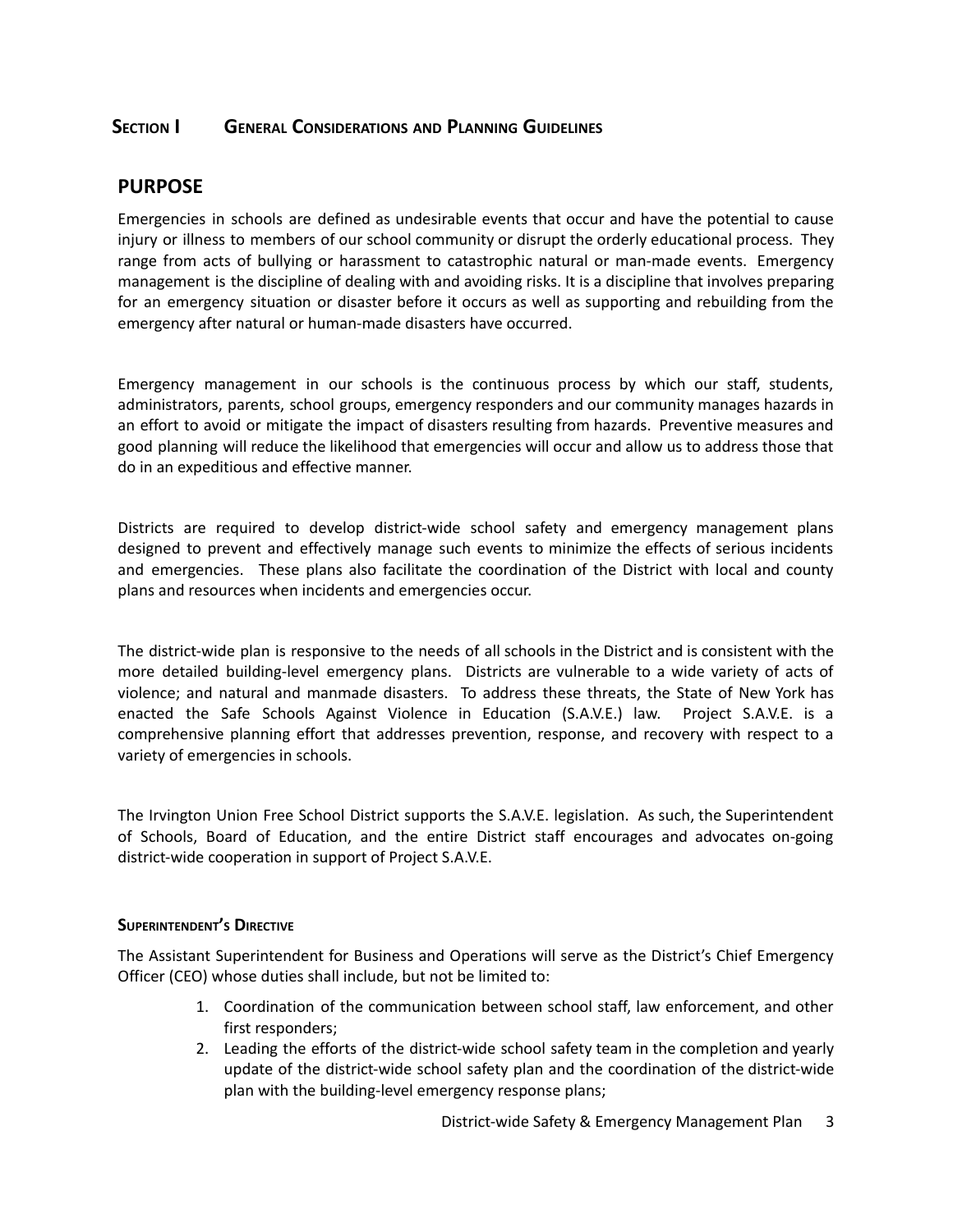- 3. Ensuring staff understanding of the district–wide school safety plan;
- 4. Ensuring the completion and yearly update of building-level emergency response plans for each school building The CEO will require each building principal to maintain a Building-level Emergency Response Plan in compliance with Commissioner of Education Regulation 155.17(2). Each plan should be updated annually with the assistance of the Building Emergency Response Team (BERT). The plan shall provide for lockdown, lockout, sheltering, evacuation, early dismissal, fire and other emergency planning and notification (when necessary) to students and staff, annual drills and exercises, and coordination with local and county emergency preparedness administrators. These plans shall be submitted to the District's Safety Team for annual approval and incorporation into the overall District-wide Safety and Emergency Management Plan.
- 5. Assisting in the selection of security related technology and development of procedures for the use of such technology;
- 6. Coordination of appropriate safety, security, and emergency training for district and school staff, including required training in the emergency response plan;
- 7. Ensuring the conduct of required evacuation and lockdown drills in all district buildings as required by Education Law section 807; and
- 8. Ensuring the completion and yearly update of building-level emergency response plans by the dates designated by the commissioner.

#### **IDENTIFICATION OF SCHOOL TEAMS**

The District-wide Safety and Emergency Management Plan was developed pursuant to Commissioner's Regulation 155.17(b)(13). At the direction of the Board of Education and under the direction of the Superintendent, a District-wide Safety Team will be utilized for emergency management within the District. The Safety Team shall include, but is not limited to, representatives of the school board, teacher, administrator, and parent organizations, school safety personnel and other school personnel including bus drivers and monitors. At the discretion of the board of education, a student may be allowed to participate on the safety team, however, no portion of a confidential building-level emergency response plan shall be shared with such student nor shall such student be present where details of a confidential building-level emergency response plan or confidential portions of a district-wide emergency response strategy are discussed.

The duties of the team shall include the development, review, and update of the District-wide Safety and Emergency Management Plan in compliance with Commissioner of Education Regulation 155.17. The District Safety Team should meet regularly throughout the year to conduct the following business:

- 1. Assess and review the District-wide Safety and Emergency Management Plan annually.
- 2. Make any necessary recommendations regarding emergency operations, planning, procedures, and/or protocols.
- 3. Conduct training sessions as necessary.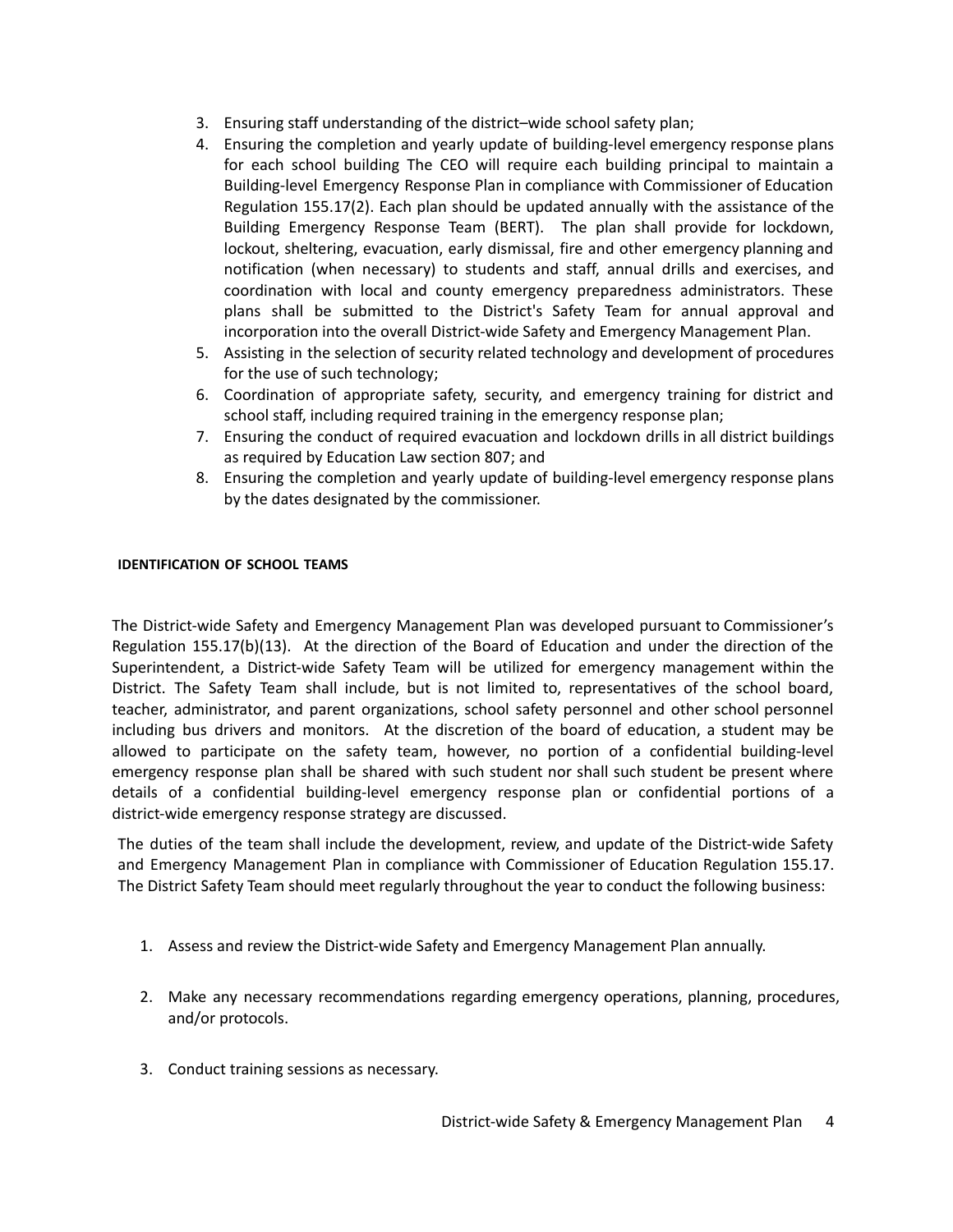- 4. Meet with, oversee, and help guide the Building-level Emergency Response Teams at each school as necessary.
- 5. Meet as needed with the District's Emergency Management Consultant to review protocols and procedures as well as receive training and instruction.
- 6. Meet with local government and emergency service organization officials to develop procedures for obtaining guidance and for emergency situations that exceed the expertise and/or resources of the District. These procedures may then be incorporated into the District's Emergency Management Plan.
- 7. Conduct all other business as deemed necessary.

## **DISTRICT SAFETY TEAM:**

*Members listed here may be removed from the "additional emergency numbers" table*

| <b>TITLE</b>                                                       | <b>NAME</b>                    | <b>OFFICE PHONE</b> |
|--------------------------------------------------------------------|--------------------------------|---------------------|
| Superintendent of Schools                                          | Kristopher Harrison            | 914 591-8501        |
| Assistant Superintendent for Business and<br>Operations            | Carol Stein                    | 914 591-9780        |
| Interim Assistant Superintendent for<br>Curriculum and Instruction | <b>Gail Duffy</b>              | 914 591-4328        |
| <b>Director of Facilities</b>                                      | <b>Gary Knowles</b>            | 914 591-4678        |
| High School Principal                                              | Juliet<br>Gevargis-Mizimakoski | 914 591-8648        |
| HS/MS Head Custodian                                               | <b>Rich Pittore</b>            | 914 269-5561        |
| Director of Athletics, PE, Health                                  | John Buonamano                 | 914 591-8673        |
| Middle School Principal                                            | David Sottile                  | 914 591-8688        |
| Main Street School Principal                                       | Joyce Chapnick                 | 914 591-1962        |
| Main Street Head Custodian                                         | <b>Angel Aviles</b>            | 914 269-5225        |
| Dows Lane School Principal                                         | Andrea Kantor                  | 914 591-6012        |
| <b>Food Services Director</b>                                      | Gloria Estrada                 | 914 269-5567        |
| <b>Irvington Police Department</b>                                 | Chief Francis Pignatelli       | 914 591-8080        |

District-wide Safety & Emergency Management Plan 5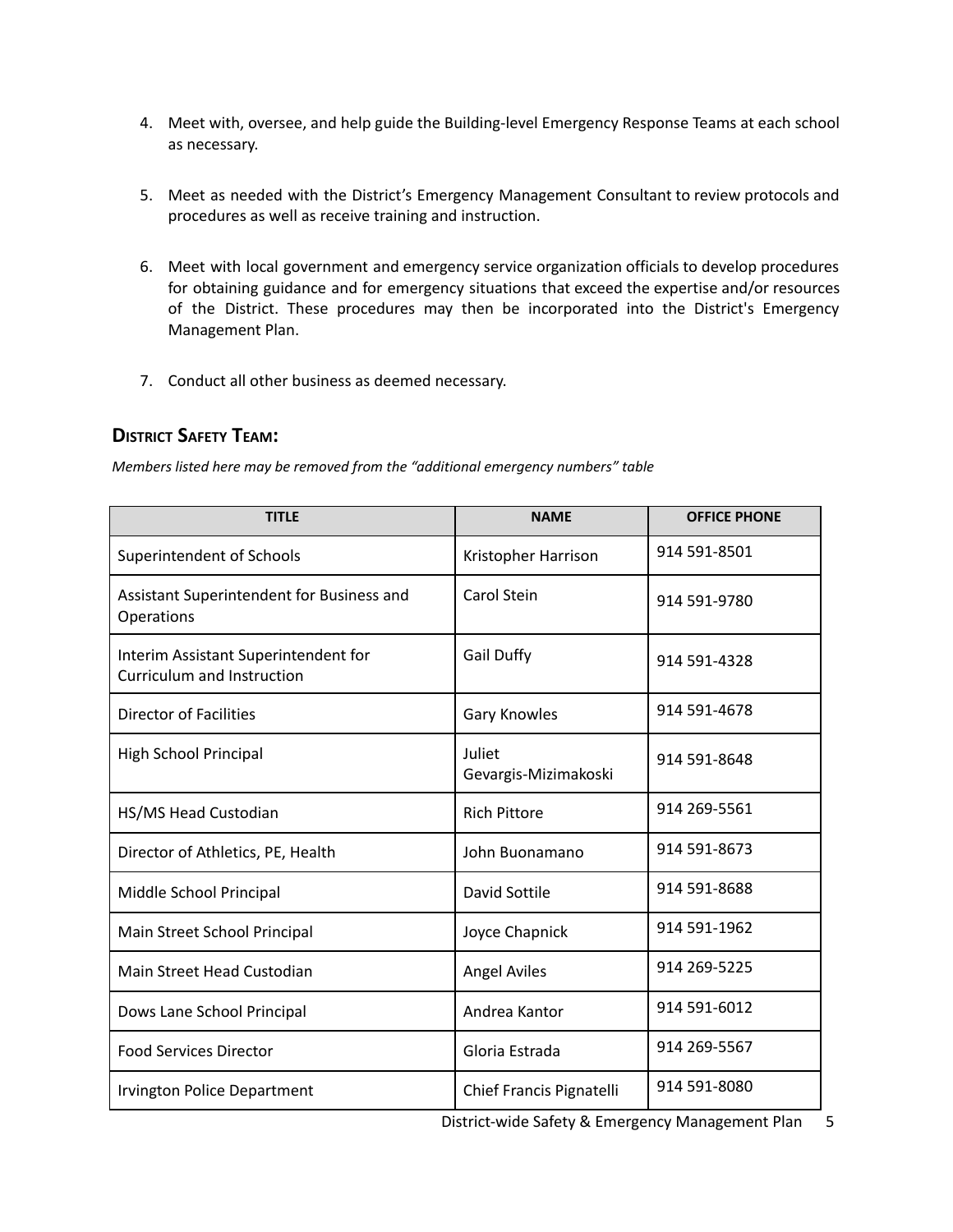| Irvington Fire Department                              | Jimmy Ruffler      | 914 231-1900 |
|--------------------------------------------------------|--------------------|--------------|
| <b>Security Consultant</b>                             | Chris Blackwell    | 845-544-0163 |
| <b>Transportation Department/Bus</b><br>Driver/Monitor | Eddie Colon        | 914-260-4830 |
| <b>Teacher Representative</b>                          | Stephen DiGiovanni |              |
| <b>Teacher Representative</b>                          | Karen Carlson      |              |
| <b>Teacher Representative</b>                          | Kim O'Connor       |              |
| <b>CSEA Representative</b>                             | Julia Orlando      |              |
| Board of Education Representative                      | Jayne Wissner      |              |

## **CONCEPTS OF OPERATION**

- 1. The District-wide School Safety and Emergency Management Plan will be directly linked to individual Building-level Emergency Response Plans for each school. Protocols developed in the District-wide School Safety and Emergency Management Plan will guide the development and implementation of Building-level Emergency Response Plans.
- 2. All District building plans have been standardized to the extent possible so that leadership decisions are consistent and leaders may be interchangeable as necessary. The training and expectations set at the district level are applicable to all building team members.
- 3. In the event of an emergency or violent incident, the initial response at an individual school will be by the Building Emergency Response Team.
- 4. Once the Superintendent and/or their designee are notified, the District Emergency Response Team may be mobilized to respond, and when appropriate, local emergency officials will be notified. All will follow the emergency management protocols and practices outlined in the National Incident Management System (NIMS) and will practice Incident Command System (ICS) techniques to better manage these events.

## **PLAN REVIEW & PUBLIC COMMENT**

1. The District-wide Safety and Emergency Management Plan shall be monitored and maintained by the District Safety Team and reviewed annually on or before September 1st of each year. A copy of the plan will be available at the District office and on the District website.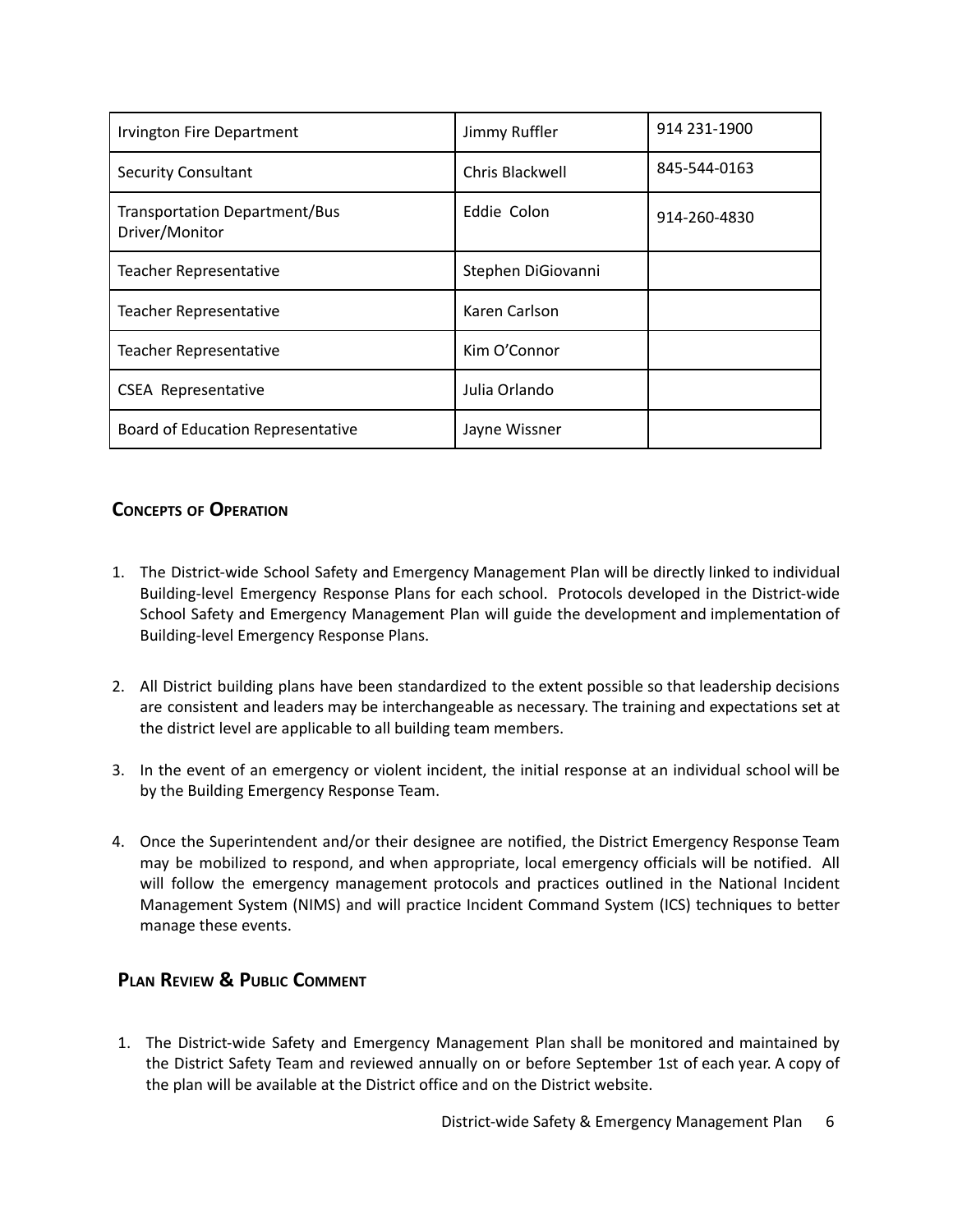- 2. Building-level Emergency Response Plans shall be confidential and not subject to disclosure under Article 6 of the Public Officers Law or any other provision of law in accordance with Education Law Section 2801-a.
- 3. Full copies of the District-wide Safety and Emergency Management Plan and any amendments will be submitted to the New York State Education Department on or before September 1st of each year or within 30 days of adoption.
- 4. The Board of Education must formally adopt the District-wide Plan pursuant to Commissioner's Regulation, Section 155.17(c)(xiii). This plan will be made available for public comment at least 30 days prior to its adoption.
- 5. Building-level Emergency Response Plans will be supplied to the New York State Police, County Police and all local police departments covering the District, by October 1st of each year or within 30 days of adoption.

## **SECTION II RISK REDUCTION/PREVENTION AND INTERVENTION**

## **PREVENTION AND INTERVENTION STRATEGIES**

The District utilizes a variety of intervention strategies to reduce risk and prevent critical incidents.

- 1. Any utilized school safety officers and other security personnel are trained annually with the assistance of one or more of the following collaborative relationships:
	- Emergency Responders
	- Regional BOCES
	- District Consultants
- 2. Training for school staff working in an incident control capacity may include:
	- a. Individual and group de-escalation techniques
	- b. Non-violent conflict resolution skills and
	- c. Peer mediation
- 3. The District may provide de-escalation techniques and nonviolent conflict resolution training to other staff annually. Each building has some staff trained in nonviolent conflict resolution.
- 4. Training may be available during staff development sessions, on conference days and via on-demand web-based training modules.
- 5. The use of a visitor management system (currently *Raptor*) to screen visitors.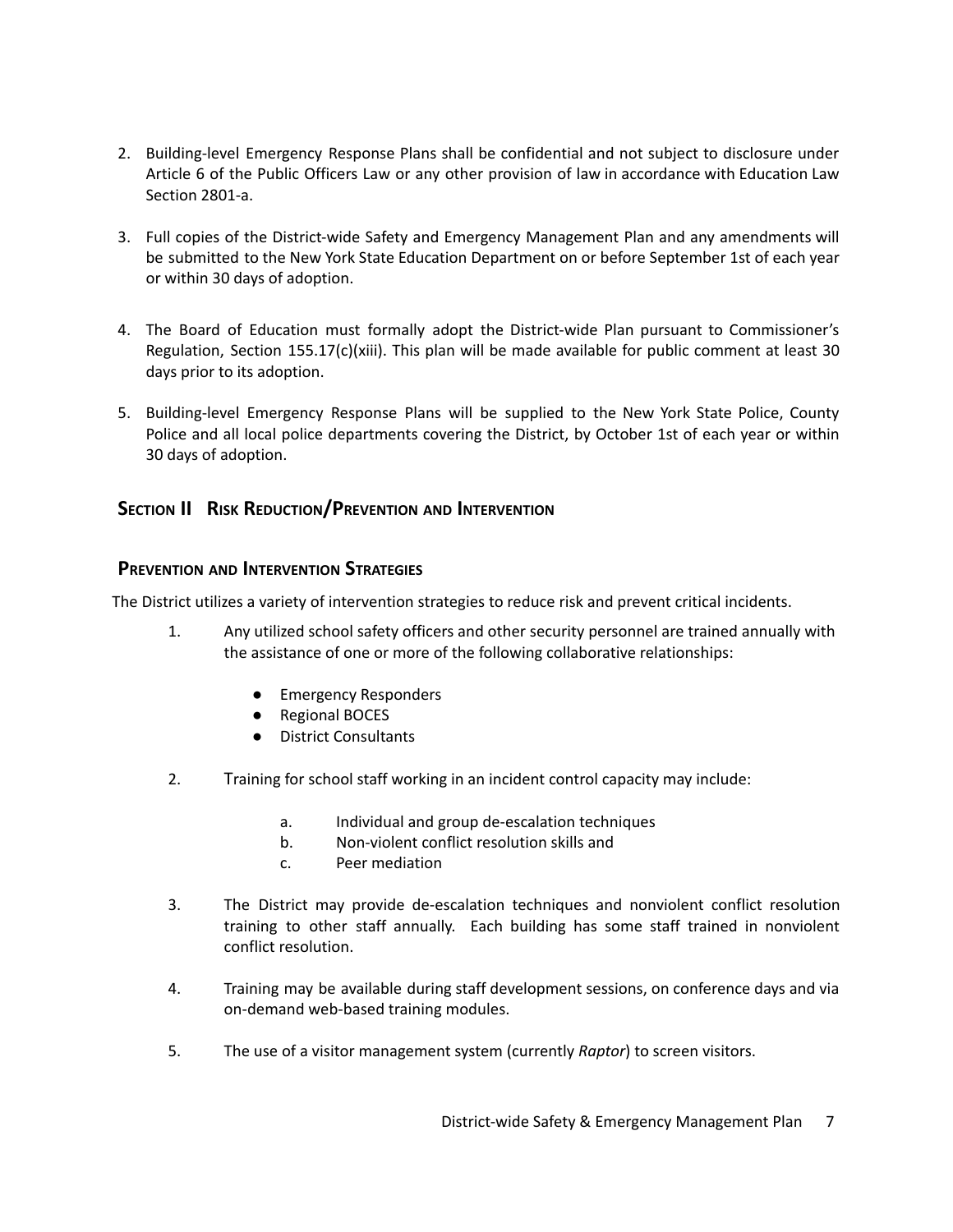The District continually investigates other security measures and conducts staff development training to ensure schools are as safe as possible.

## **IMPROVING COMMUNICATION WITH STUDENTS**

Each of the schools within the district provides a wealth of school safety-related initiatives. These programs include, bullying prevention, social skills development, anger management and components of character education. Students are involved in a wide variety of safety activities through both their classes as well as through work with guidance counselors, social workers, and school psychologists.

In addition, each school has a wide range of programs that impact school safety. The District has a character education program that complies with Project S.A.VE. Our many clubs and activities offer students opportunities for inclusion and fellowship.

### **REPORTING THREATS OR ACTS OF VIOLENCE**

Students, staff, parents and others are informed annually about the importance of reporting threats or acts of violence and the procedures of reporting.

The District has developed a system for reporting threats and actual acts of violence. The procedure for reporting is as follows:

- Students are instructed to report threats and acts of violence to staff members.
- Each school has designated a reporting process, which can be done anonymously. The district also has a link on our website for this specific purpose [\(www.irvingtonschools.org](http://www.irvingtonschools.org) Click on District, then DASA). The District has implemented a phone app called *Anonymous Alerts* to further promote reports of any suspicious activity, bullying or other threats.
- Staff members are required to report all student referrals to the administration for investigation.
- Staff training programs meet S.A.V.E. requirements. Instruction on issues of school safety is provided to all employees each year.

#### **TRAINING, DRILLS AND EXERCISES**

#### **DRILLS AND EXERCISES:**

The District will conduct emergency management drills and exercises annually including, but not limited to:

**FIRE AND LOCKDOWN DRILLS:** Evacuation and lockdown drills will be conducted during school days in each school within the District with staff and students twelve (12) times annually (September – June). The first eight (8) drills are conducted prior to December 31st of each school year. Eight

District-wide Safety & Emergency Management Plan 8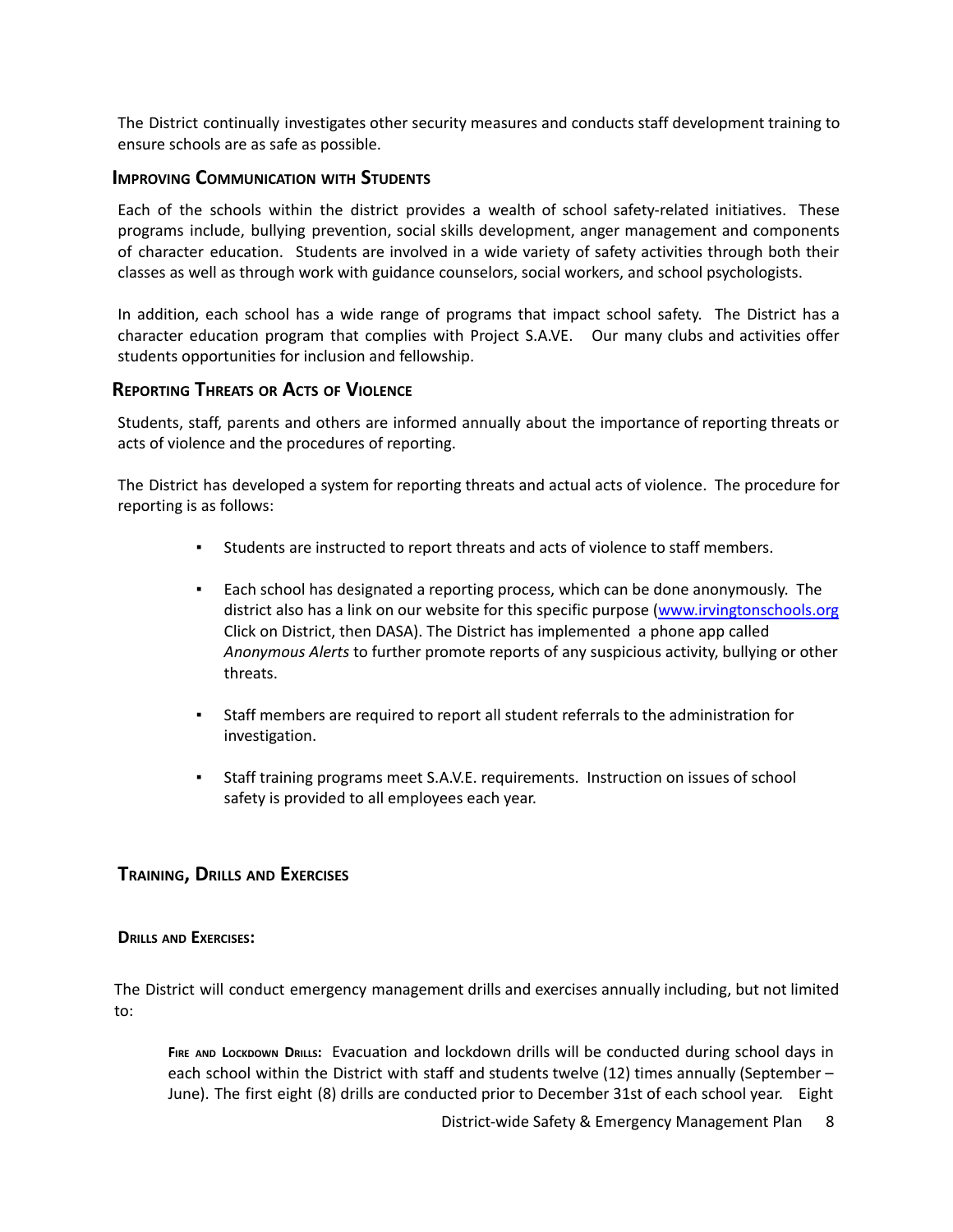of all such drills shall be evacuation drills. Four of all such required drills shall be lockdown drills. The appropriate Fire Department may, upon mutual agreement with the District, participate in some or all of the drills and offer feedback regarding effective building evacuation in the event of a fire. The appropriate Police Department may upon mutual agreement with the District, participate in some or all of the lockdowns drills and offer feedback regarding the effectiveness of these drills. Drills shall be conducted at different times of the school day with at least one of the eight required evacuation drills occurring during a mass gathering event such as lunch or assemblies.

**EARLY DISMISSAL DRILL:** The District will conduct an Early Dismissal drill annually wherein students are dismissed early from each school. Parents will be notified of these drills well in advance. Transportation Officials and District staff may also take place in conducting and evaluation of this drill.

**SHELTER-IN-PLACE DRILLS:** Each school in the District will conduct at least one (1) Shelter-in-Place Drill annually utilizing Shelter-in-Place protocols. The appropriate Police Department may, upon mutual agreement with the District, participate in some or all of the drills and offer feedback regarding the effectiveness of these drills.

In addition to post-drill debriefings conducted by each building-level emergency response team, each building will complete a drill evaluation form that will be submitted to the district-wide safety team for periodic review.

Each Building-level Emergency Response Team and representatives of the District administration engage in tabletop exercises facilitated by the district's emergency management consultant. Emergency response agencies are encouraged to participate in these exercises. The district may opt to conduct functional exercises with emergency response agencies to involve staff, students and parents in realistic drills.

## **STAFF DEVELOPMENT TRAINING:**

All general staff will receive training on District-wide procedures as well as specific procedures contained within their respective building-level emergency response plan. This training shall occur prior to September  $15<sup>th</sup>$  of each school year or within 30 days of joining the district. This training will be conducted at a staff development day in August, online or a combination of both.

The District will provide advanced training for each Building-level Emergency Response Team (BERT) and District-wide Safety Team annually. The training will include practices and procedures to educate, evaluate, update and review all Emergency management protocols and procedures the teams perform including, but not limited to Lockdown, Lockout, Evacuation, Shelter-In-Place, Hold-in-Place and Early Dismissal. The District may involve local emergency responders to participate in this training.

Additional training may include but is not limited to:

▪ De-escalation training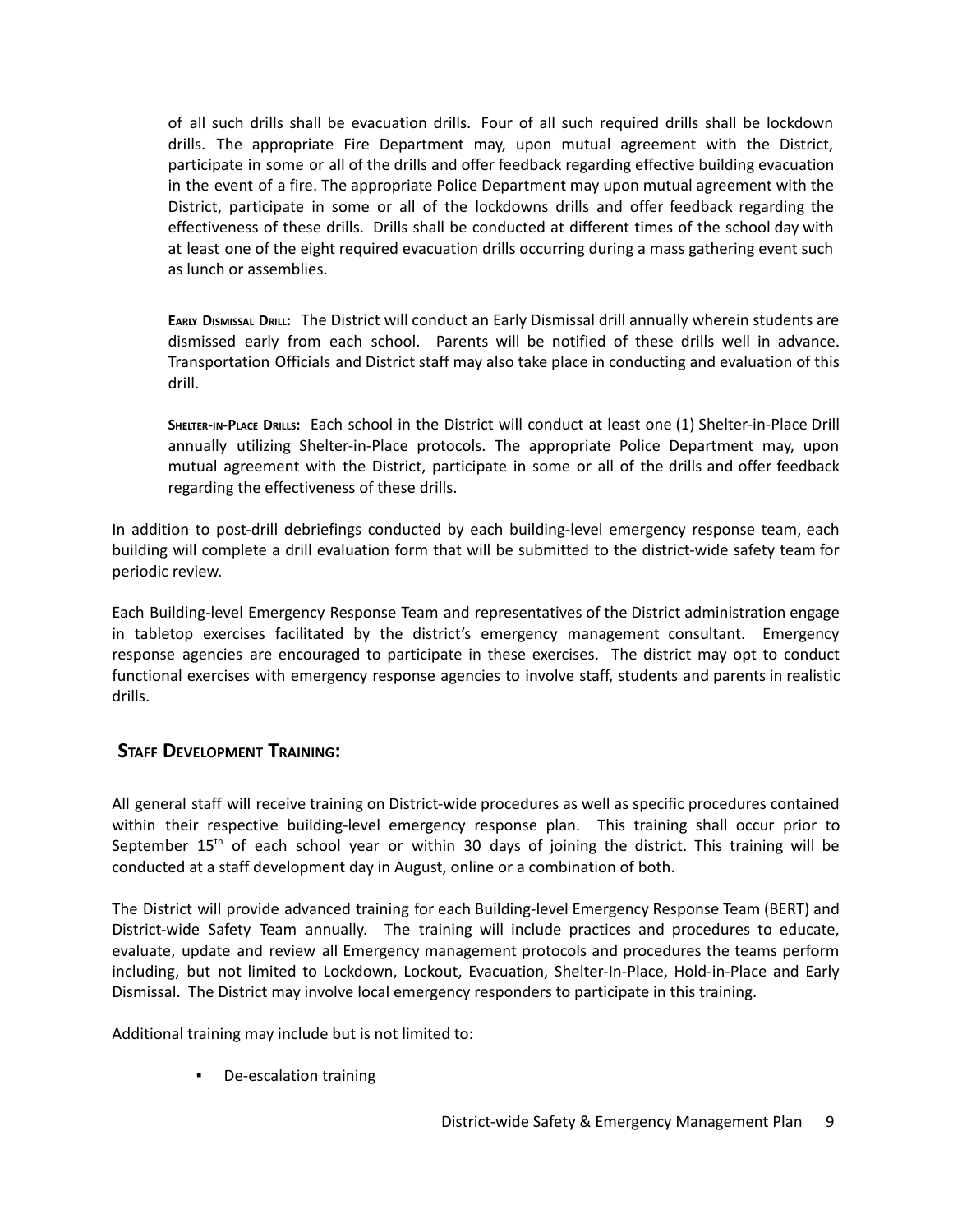- Warning signals for violence and mental health concerns
- Non-violent conflict resolution
- Emergency response team training

## **PROACTIVE BUILDING SECURITY MEASURES**

The Irvington Union Free School District buildings utilize trained security guards at all school entrances.

- 1. Staff members are required to wear visible identification badges.
- 2. Visitors are required to show ID, sign in and wear visitor identification. Currently the *Raptor* system is utilized to issue visitor passes (with pictures) and different color lanyards are used in the buildings to indicate a visitor has permission to be in the building.

## **VITAL EDUCATIONAL INFORMATION**

Information on each building's student and staff, transportation needs, and the telephone numbers of key officials are outlined in each Building-level Emergency Response Plan.

## **EARLY DETECTION OF POTENTIALLY DANGEROUS BEHAVIOR**

This section contains the District policy and procedure for disseminating information regarding early detection of potentially dangerous behavior.

- 1. A summary of the District's Code of Conduct is provided to all students in the District at the start of every school year to ensure that all students understand acceptable behavior in the school setting. The Code of Conduct delineates, among other behavior, lack of tolerance for bullying, violence, and harassment.
- 2. A "plain language" summary of the Code of Conduct is mailed or emailed to all parents/guardians of students in the District at the start of each school year and is disseminated at the time of registration thereafter.
- 3. All new employees will be provided with a copy of the Code of Conduct at the time of hire. All teachers and other staff members will be provided with a copy of the Code of Conduct annually.
- 4. Efforts are made on the building level in each of the District's schools to identify, prevent, and resolve potentially dangerous behavior at the earliest possible stage. School counselors, school psychologists, school social workers, nurses, outside agencies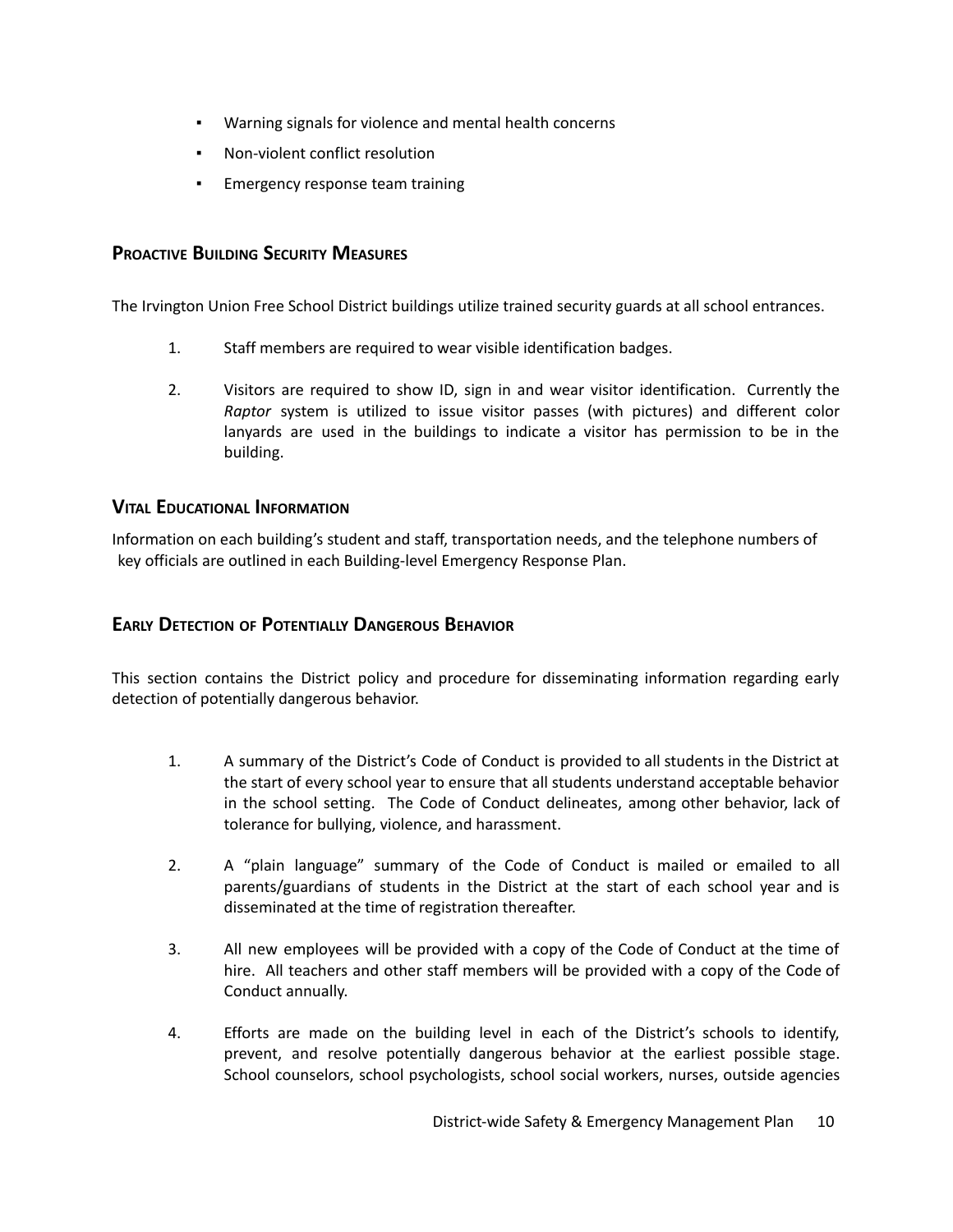(when appropriate), administrators, teachers, parents/guardians and students are involved in this process.

- 5. Secondary health curricula incorporate information regarding emotional health, the impact of drugs and alcohol on an individual's behavior, and on responsible decision-making.
- 6. Each of the District's school psychologists/social workers facilitates counseling groups for identified students around issues related to poor social skills development, anger management, and good decision-making.
- 7. Certified and noncertified staff members working with students who have been identified by the Committee on Special Education as being at-risk for engaging in violent behaviors receive annual training in crisis prevention and intervention.
- 8. The District works in collaboration with our PTSA, CAB and iASK community groups to offer parents/guardians information regarding early-warning signs of potentially dangerous and/or violent behavior, as well as forums to discuss specific parental concerns.

#### **POLICE AGENCIES**

The District buildings fall within the jurisdiction of the following police departments:

| Agency                      | <b>Phone Number</b> |
|-----------------------------|---------------------|
| Irvington Police Department | 914-591-8080        |
| Westchester County Police   | 914-741-4400        |
| New York State Police       | 914-769-2600        |

#### **HAZARD IDENTIFICATION**

#### **IDENTIFICATION OF POTENTIALLY DANGEROUS OR HAZARDOUS SITES:**

Each school will identify and locate areas of potential emergencies in and around its building. The Director of Facilities and building custodians will locate these sites.

1. These sites are to include electrical, gas, heating, ventilation, water supply and sewage systems locations and shut-off valves. Local fire department personnel have and will continue to participate in these efforts.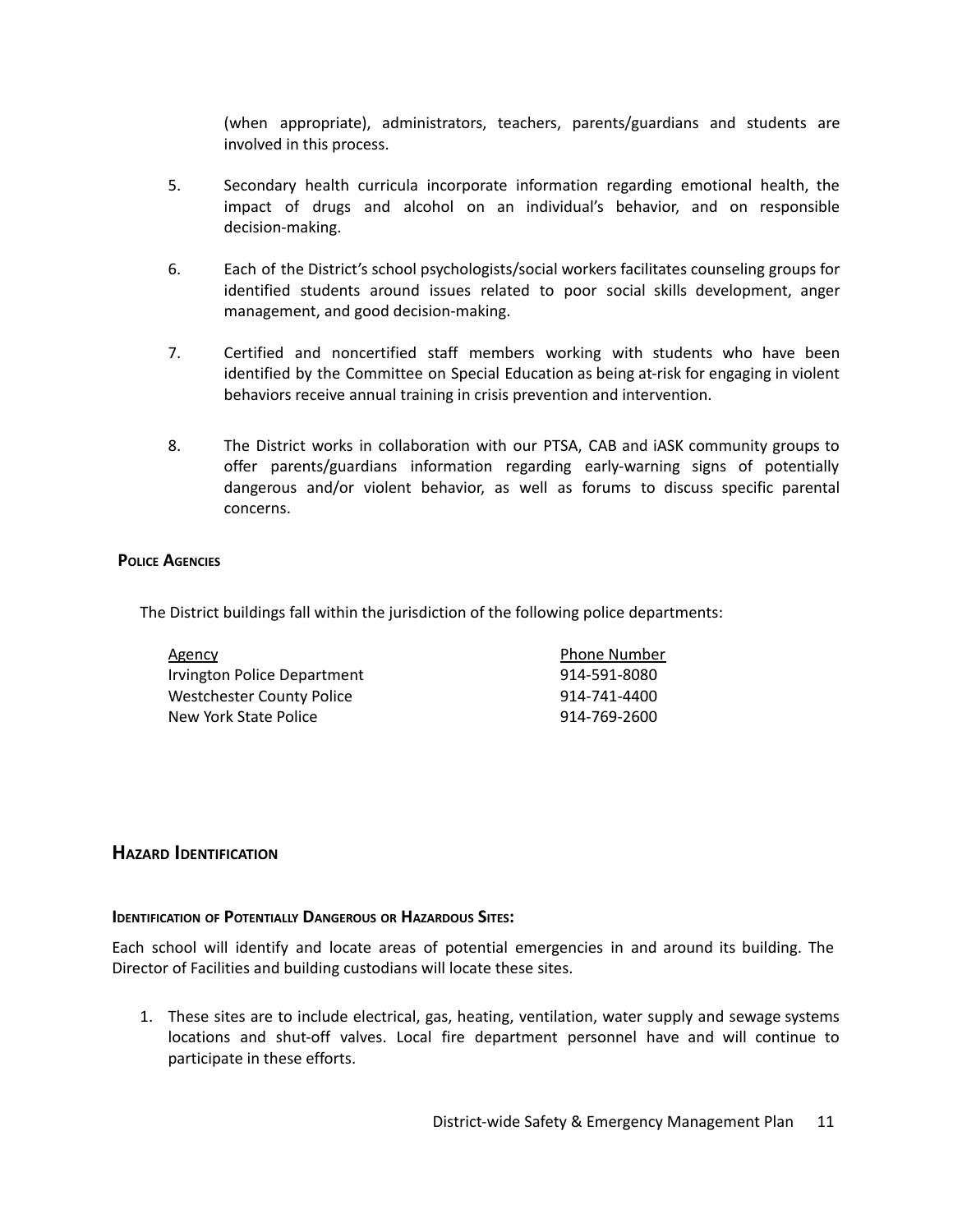- 2. These sites of potential emergencies will be listed in each Building-level Emergency Response Plan supplied to police, fire, emergency management services, and District personnel.
- 3. Potentially dangerous sites indicated below that are contained within school property and under the jurisdiction of the school district, will be checked regularly and inspected by building safety personnel on a regular schedule, at least annually. They include but are not limited to:
	- Electrical panels/shut-offs
	- Gas lines/shut-off
	- Gas appliances
	- Heating plant
	- Sewage system
	- Structural failure
	- HVAC
	- Water supply/shut-off
	- Chemical storage and cleaning supplies
	- Paper supply storage
	- Industrial arts room
	- Science rooms and labs
	- Isolated areas near the school
	- Nearby aqueduct, streams, ponds, rivers (flooding)
	- Steep areas near school
	- Unprotected exterior gas/electric, air conditioning supplies or equipment
	- Playground equipment

## **TYPICAL EMERGENCY SITUATIONS:**

The District has procedures and trains for emergencies including but not limited to:

- Bomb Threats
- Building Collapse
- Civil Disturbance
- Earthquakes
- Explosion
- Fire
- Floods
- Hazardous Materials and Radiological Incidents
- High Winds
- Hostage Situations
- Intruders (Armed/Unarmed)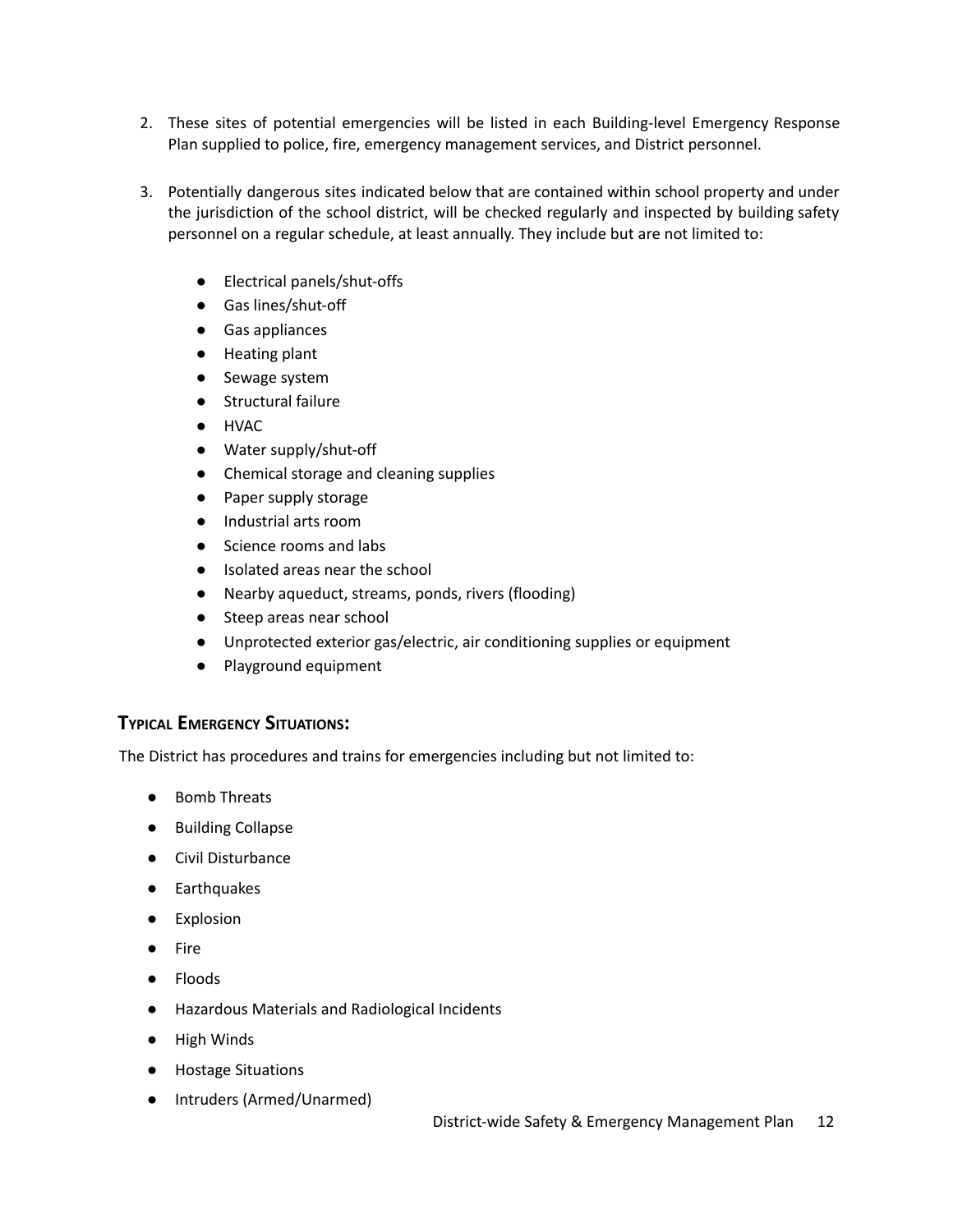- Kidnapped/Missing Students
- **School Bus Accidents**
- Suicide
- Suspicious Packages
- Severe Weather
- **Tornadoes**
- Weapons Possession

## **SCHOOL SAFETY PERSONNEL ALLOCATIONS, HIRING, DUTIES, AND TRAINING**

#### Private /School Security

This plan includes contracts or memoranda of understanding that define the relationship between the district, personnel, students, visitors, law enforcement, and public or private security personnel. These contracts or memoranda are consistent with the Code of Conduct, and define the roles, responsibilities, and involvement in the schools of law enforcement or security personnel. The role of school discipline is delegated to school administration.

District Memorandum(s) of Understanding related to this section are maintained in the District office.

#### **ALLOCATIONS**

- A. At the elementary school level, there is a single point of entry for visitors at each building and visitors to the school must be buzzed into the building, sign in and receive an identification badge issued by a safety greeter. Staff in the building all wear district-produced identification badges which must be worn at all times. Staff is trained to report to the main office any person they observe who is not wearing a badge.
- B. At the middle and high school level, there are designated points of entry for visitors, which are staffed during normal school hours by one of several staff members or safety personnel assigned to the school. Visitors to the school must sign in and receive an identification badge issued by a safety greeter. Staff in the building all wear district-produced identification badges, which must be worn at all times. In addition, safety personnel are assigned to areas throughout the building and grounds.

#### **HIRING**

The interviewing and hiring of safety personnel follows the district's practices for hiring of new staff. All new staff employed by the District must be fingerprinted in order to be employed. Security guards hired through private companies must also have fingerprint clearance.

#### **DUTIES AND TRAINING**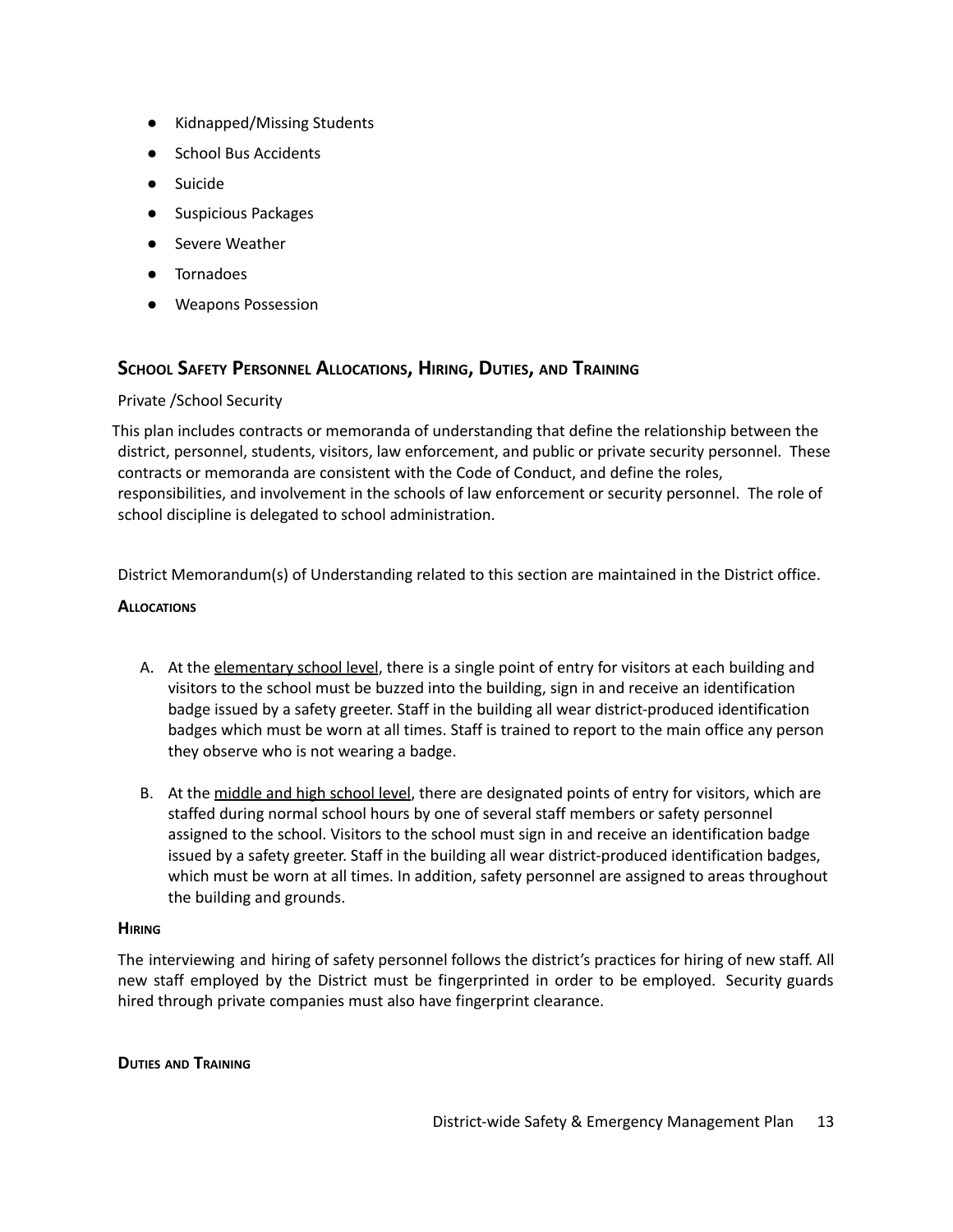#### **School Security Monitors**

- staffed during regular school hours at each school as well as for selected special events in the evening and on weekends
- enforce our visitor policy as well as actively monitor the building and support the staff with student safety and traffic

#### **Required training includes:**

- School violence prevention and intervention training
- Site-specific training may include review of all manuals (e.g., school district policies, Code of Conduct, District-wide School Safety Plan, School Handbook, etc).
- Right-to-know training
- Blood borne pathogen training
- Sexual Harassment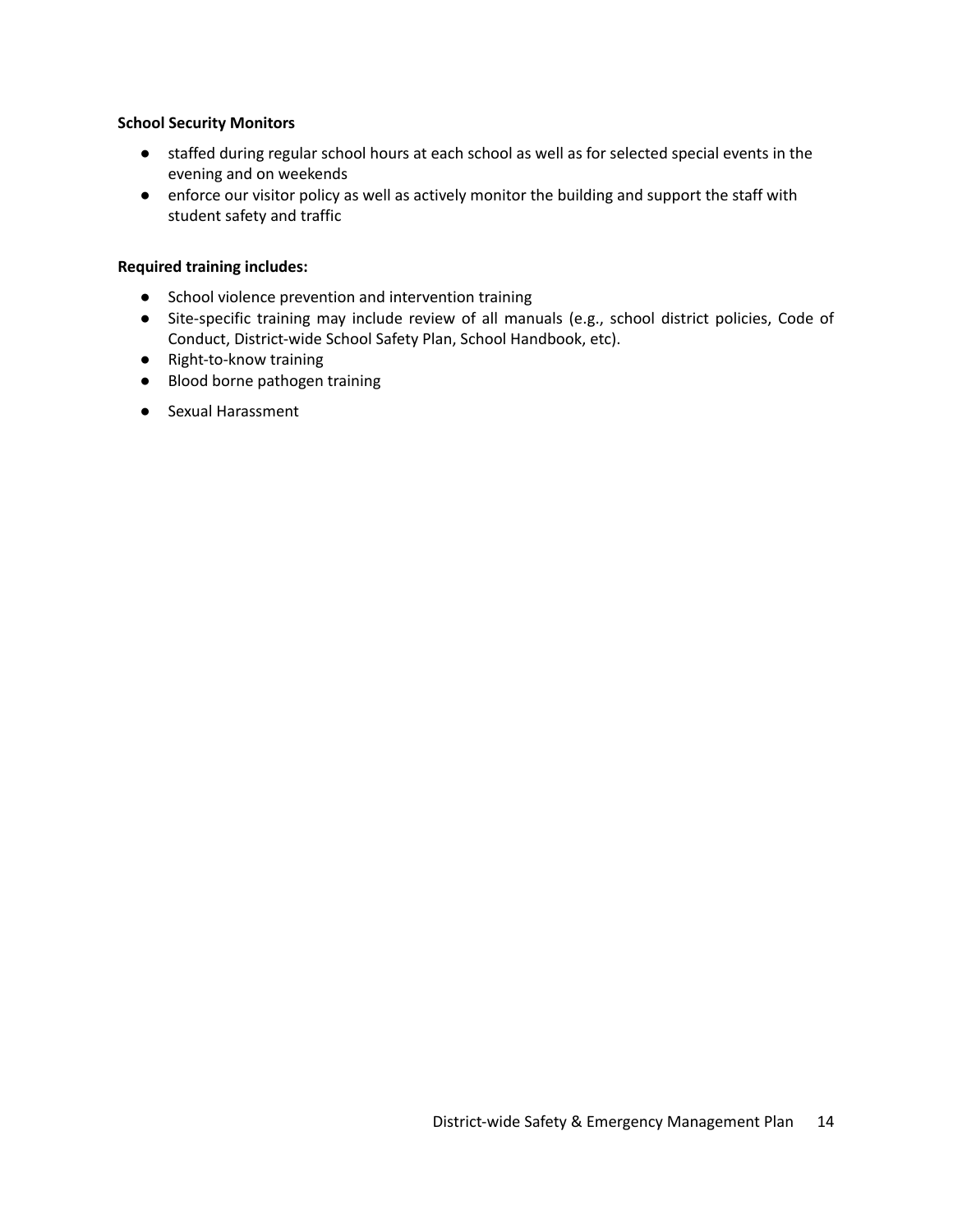## **SECTION III RESPONSE**

## **CONTINUITY OF OPERATIONS**

This district maintains continuity of operations at both the district and building-level to ensure that essential functions continue during an emergency and its immediate aftermath. Essential functions include business services (payroll and purchasing), communication (internal and external), computer and systems support, facilities maintenance, safety and security, and continuity of instruction. Specific continuity plans are contained within each Building-level Emergency Response Plan.

## **CONTINUITY OF INSTRUCTION**

The District offers a suite of online instructional tools that can be used to support remote instruction and communication. General instructional tools for communicating with students include online services using Google Classroom.

Detailed grade-specific remote instructional procedures are contained within each building-level emergency plan.

*Note: The local public Library online resources are available remotely and can be accessed by students who have a library card.*

## **NOTIFICATION AND ACTIVATION - INTERNAL AND EXTERNAL COMMUNICATIONS**

#### **EXTERNAL**

Anyone with knowledge of an incident is encouraged to immediately call 911 in an emergency.

The District's mass communication system will be used to provide information to parents/guardians and emergency contacts. The District website and it's Facebook page may also be used to provide updated information throughout an incident as deemed appropriate by the Incident Commander. Schools may also use their websites for announcements or updates as directed by the Incident Commander.

When an emergency requires notification of staff, the Superintendent or his designee will provide updated information to parents and students through the emergency notification system.

Additional information may also be found on the District's website: https://www.irvingtonschools.org/.

During an emergency, all contact with the media will be handled either by the Superintendent or his designee. The media and public will be informed and updated as soon as practicable on all developments in statements released by the Superintendent or his designee. Students, staff and parents should refer all questions and requests for information to the Superintendent in order to assure the release of factual and current information. The Superintendent may refer such requests to a designee.

By definition, emergency events are unforeseen and unpredictable. The safety of students and staff is the primary focus of all activities surrounding an emergency event. Every effort will be made to contact parents and the general public once the situation has stabilized.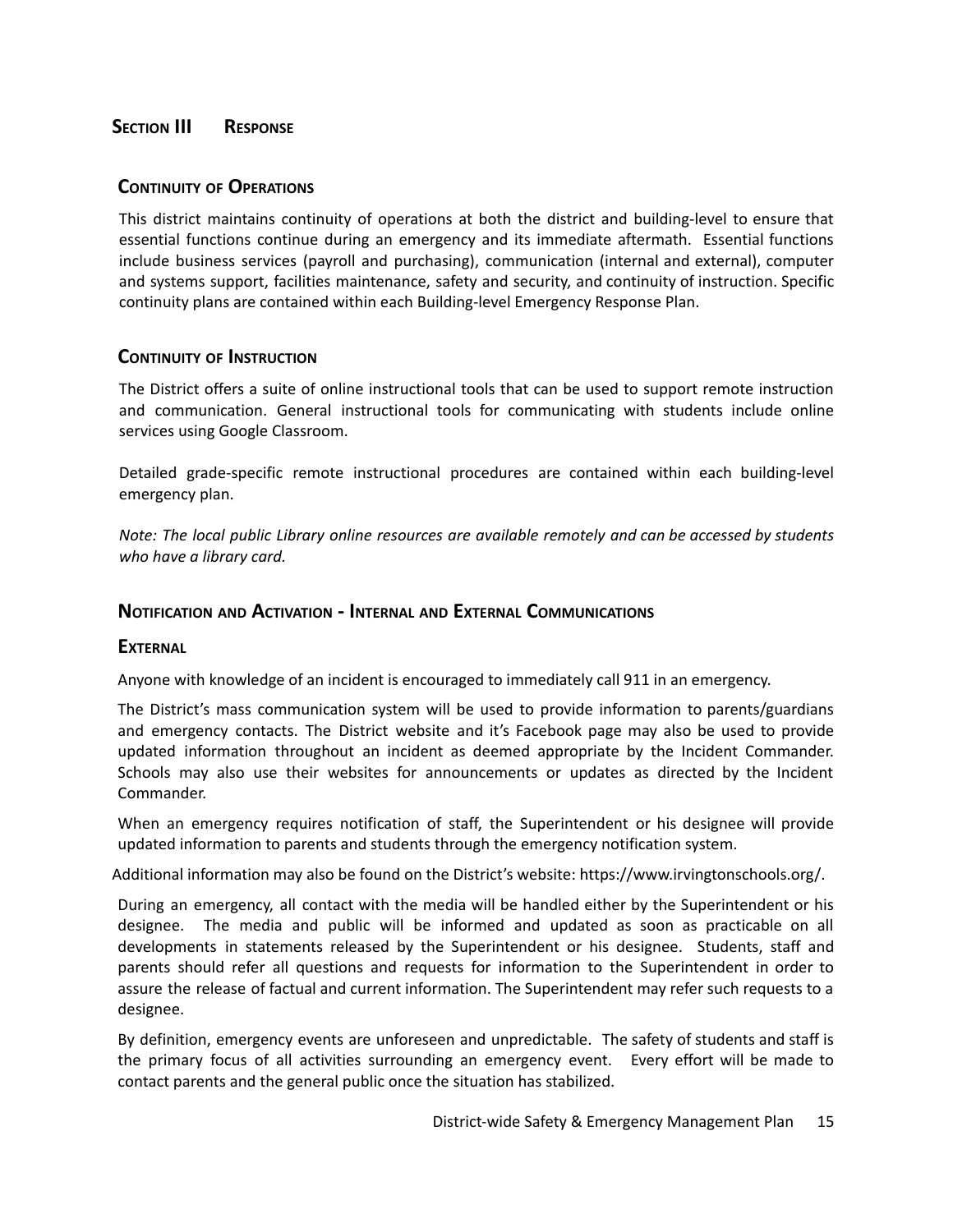## **INTERNAL**

After receiving the information from the Incident Commander at the scene, an email will be sent from the Superintendent's office to all administrators and administrative offices alerting them to the nature and status of any incident in the district. The mass communication system may be used to provide information as deemed appropriate by the Incident Commander. Portable radios will also be used when possible.

## **SITUATIONAL RESPONSES**

#### **MULTI-HAZARD RESPONSE**

In the event of an emergency, a Command Center will be set up at a safe location in collaboration with emergency responders. Each building has specific plans for dealing with a wide range of hazards. Specific response procedures are sensitive in nature and therefore are contained within each confidential building-level emergency response plan.

In each emergency, the building's administrator will contact the District office for assistance. The District office will provide support as appropriate and deemed necessary by the Incident Commander on the scene (i.e. sending additional mental health resources). The Superintendent or their designee will be the sole contact person for releasing information to the media and for communicating the status of the emergency with other District schools, out-of-district schools, private schools, and outside agencies.

## **RESPONSE PROTOCOLS**

#### **SCHOOL CANCELLATION**

- The Superintendent or their designee will monitor any situation that may warrant a school cancellation and will make the determination to do so.
- The Public Information Officer will activate use of the District's mass communication system.
- The Public Information Officer will contact local media, post the information on the website and social media sites utilized by the District.

#### **EARLY DISMISSAL**

- The Superintendent or their designee will monitor any situation that may warrant an early dismissal and will make the determination to do so.
- The Operations Chief will designate people to arrange transportation for students.
- The Public Information Officer will activate use of the District's mass communication system.
- The Public Information Officer will contact local media, post the information on the website and social media sites utilized by the District.
- The Liaison Officer will notify each of the building principals.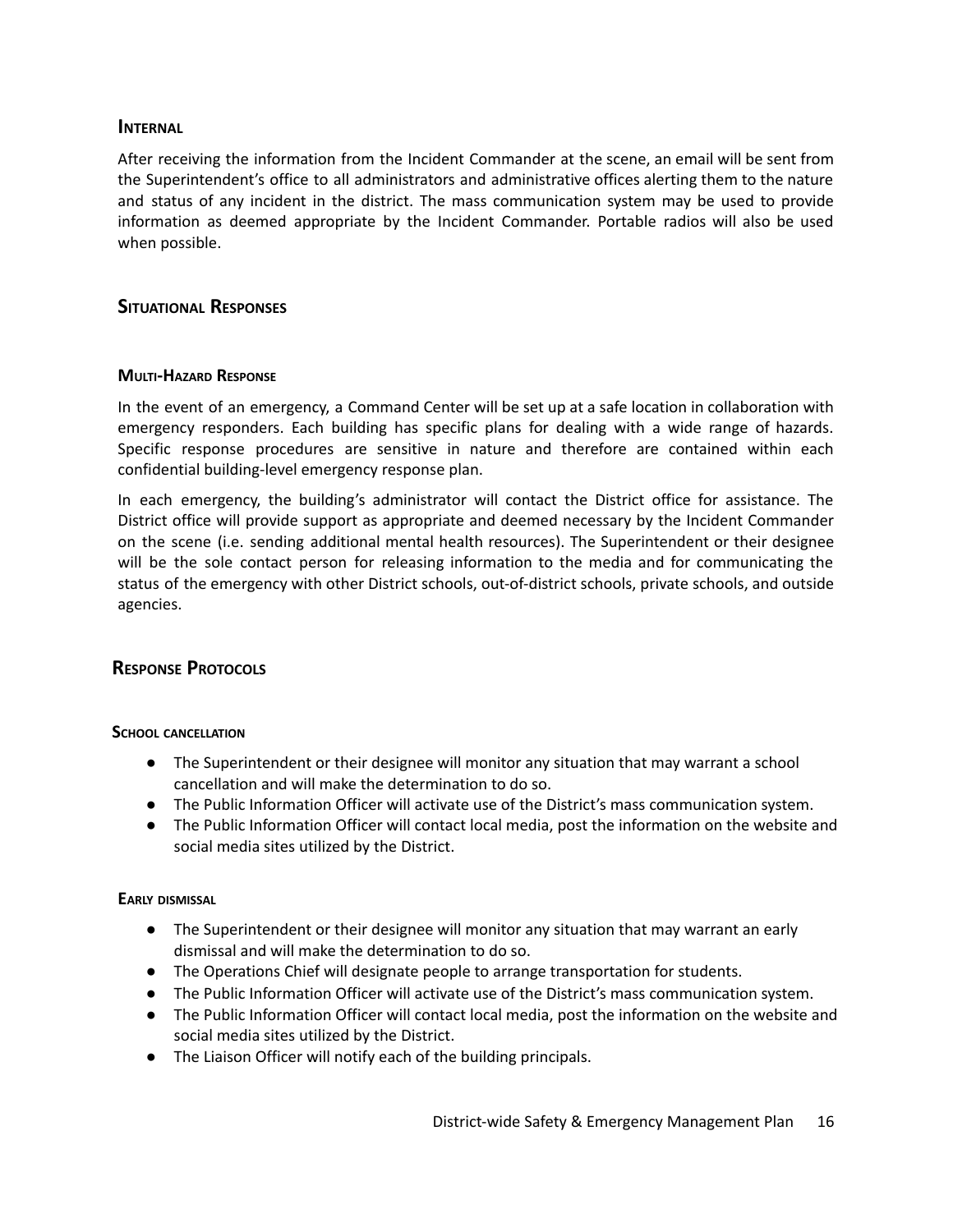### **EVACUATION**

- The Superintendent or their designee will determine the level of the threat.
- The Operations Chief will contact the transportation supervisor to arrange transportation. They will also arrange for student-parent reunification.
- The Safety Officer will clear all evacuation routes and sites prior to evacuation
- Principal(s) will evacuate all staff and students to prearranged evacuation sites as outlined in building plans. They will report to the superintendent or their designee any missing staff or students.

#### **SHELTERING SITES (INTERNAL AND EXTERNAL)**

- The Superintendent or their designee will determine the level of the threat and communicate with building principal(s) who are affected by the emergency.
- Principal(s) will move all staff and students to pre-arranged sheltering sites as outlined in building plans. They will report to any missing staff or students.
- The Logistics Chief will make appropriate arrangements for human needs in the event of a long-term situation.

## PROTOCOLS FOR RESPONDING TO BOMB THREATS, HOSTAGE-TAKINGS, INTRUDERS, ABDUCTION, AND OTHER EMERGENCY **SITUATIONS**

The District has procedures and provides training for emergencies. Specific response steps are confidential and contained within each Building-level Emergency Response Plan. Emergencies include but are not limited to the following situations.

- Abduction
- Armed Intruders / Active Shooters
- Bomb Threats
- Early or Alternate Emergency Dismissal
- Explosions
- Fires
- Hazardous Material Incident
- Homeland Security Threats
- Hostage Situations
- Infectious Diseases
- Severe Weather
- Student-Made Threats
- Suicidal Students
- Suspicious Package Protocol
- Suspicious Persons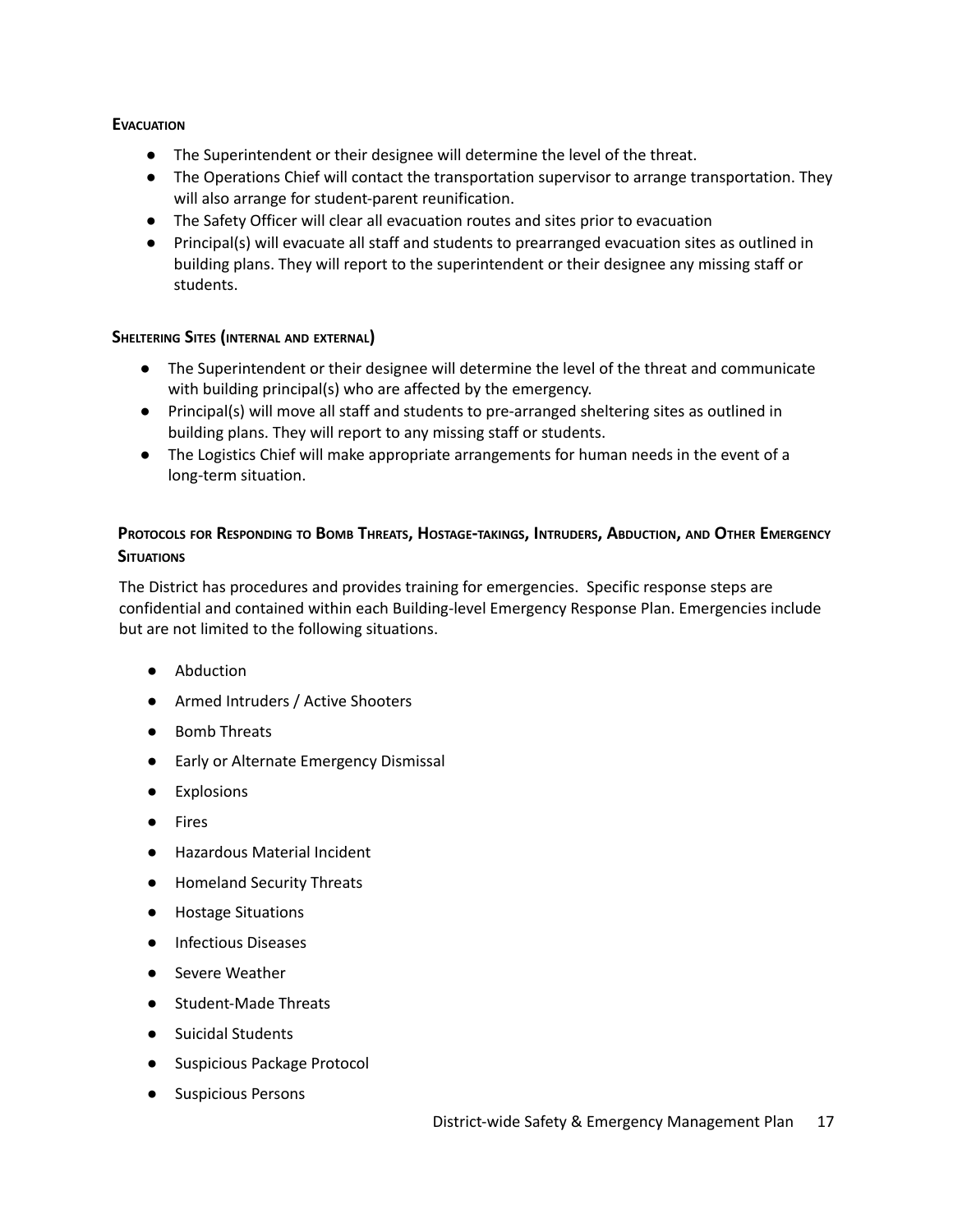## **RESPONSES TO IMPLIED OR DIRECT THREATS OF VIOLENCE**

- 1. Students are required to inform school staff about any direct or indirect threat of violence or actual act of violence to themselves, others or school property.
- 2. Staff members are required to immediately inform the Principal or their designee of any direct or implied threat of violence or actual act of violence by students, teachers, or other school personnel including bus drivers and monitors as well as visitors to the school, including threats by students against themselves, which shall include suicide. The Principal or their designee decides whether to utilize the building's trained clinician(s) in an effort to de-escalate or defuse the situation.
- 3. Parents and visitors are encouraged to tell school staff about any indirect or direct threats of violence or actual act of violence towards students, themselves, others or property.
- 4. After considering the specificity/generality of the threat or severity of the violent act, the Principal or her/his designee will decide whether to immediately contact the Superintendent of Schools or the Assistant Superintendent to advise them of the threat, get help to determine the level of threat or report the violent act. The Principal will have the discretion to report minor incidents to the Superintendent verbally and/or in memorandum form after the situation has been resolved.
- 5. The Principal or her/his designee will also decide whether to contact law enforcement personnel. **Threats or actions placing students, staff and others in imminent danger require an immediate LOCKDOWN protocol followed by a call to the police and the District Superintendent (if safe to do so)**. Violent offenses defined in the S.A.V.E. regulations will also require the involvement of the police.
- 6. The Principal, and/or her/his designee then determine the appropriateness of directing the Building Emergency Response Team to be activated.
- 7. The Building Emergency Response Team (BERT) consisting of trained staff and school personnel may assist with an Evacuation, Lockout, Shelter – In – Place, Fire or Early Dismissal and will follow the appropriate protocol (see appendices for further information). The Incident Command System (ICS) under the National Incident Management System (NIMS) should be followed as closely as possible to ensure good coordination between the building level teams, District leadership, and responding agencies.
- 8. If the threat of violence or danger is imminent, a Lockdown may be utilized. A Lockdown is time sensitive and therefore may be requested by any school staff member based on the incident and timely need for the Lockdown. During the Lockdown, all school staff, students, and visitors (including all BERT members) are required to Lockdown in the nearest lockable space and await further instruction.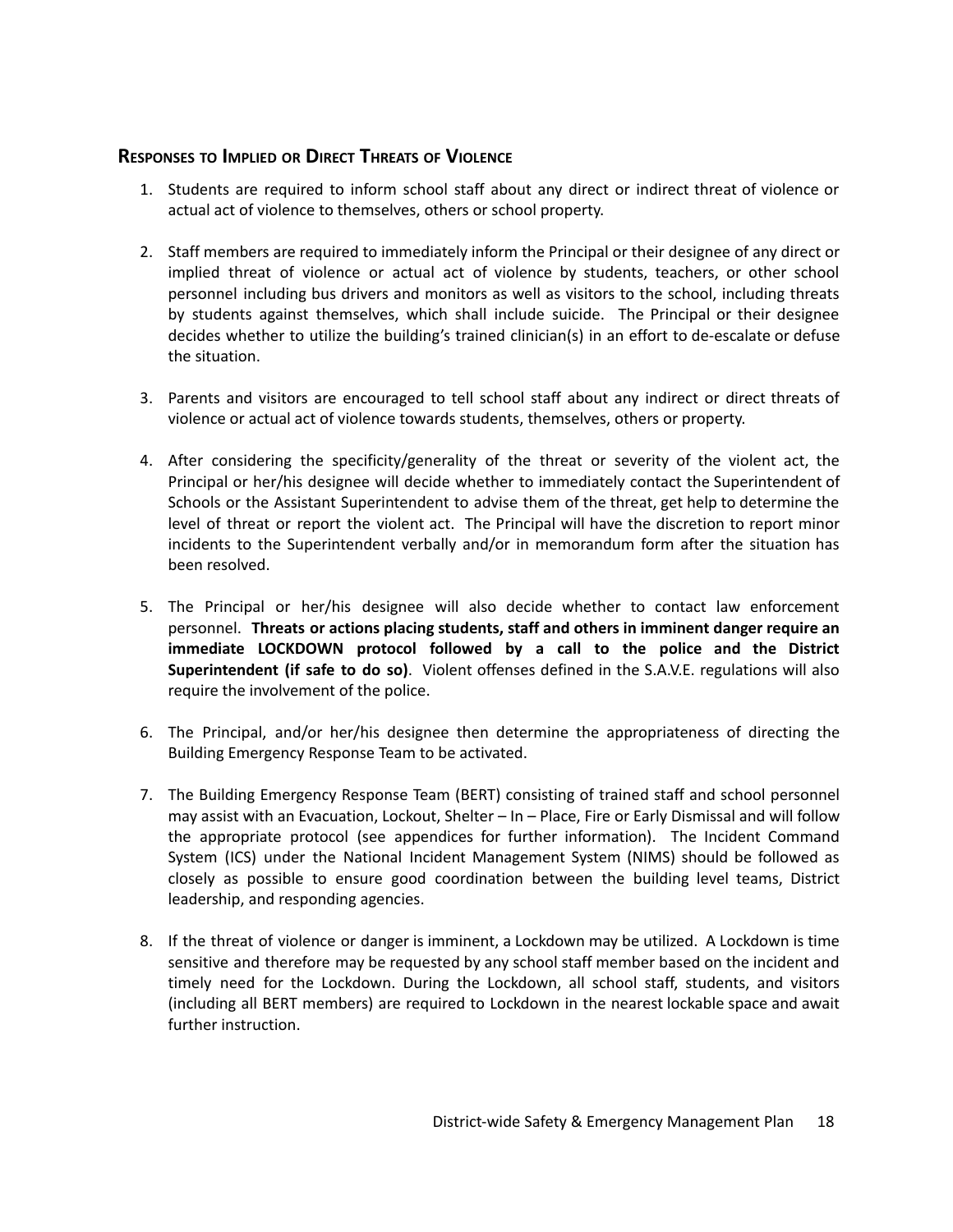- 9. Procedures for contacting parents, guardians and persons in parental relation to students in the event of a violent incident or early dismissal are spelled out by each building. The use of the District's mass communication system is typically utilized.
- 10. The building administrator will investigate reported threats and reported acts of violence and will make the determination of disciplinary measures consistent with the District's Code of Conduct.
- 11. School administrators must keep records of serious threats and acts of violence and report them annually to the state in accordance with state regulations and laws.

## **RESPONSES TO ACTS OF VIOLENCE**

- 1. Aggressively dangerous and violent students, staff or visitors shall be managed as outlined by the procedures detailed in the district Code of Conduct.
- 2. The building administrator will investigate reported threats of violence and will make the determination of disciplinary measure consistent with the District's Code of Conduct. Chronic offenders may require a behavior plan or contract, close monitoring, and/or police involvement
- 3. School administrators must keep records of serious threats and acts of violence and report them annually to the state.
- 4. Prompt contact with appropriate law enforcement officials is essential in the event of a violent incident. These relationships have been established by participation of local response officials on Building-Level Emergency Response Teams. These individuals and appropriate means of contact are documented in each Building-Level Emergency Response Plan.

## **PROTOCOLS FOR A STATE DISASTER EMERGENCY INVOLVING A COMMUNICABLE DISEASE**

#### **Background**

In September 2020, Governor Cuomo signed legislation that requires all New York State public employers to adopt a plan for operations in the event of a declared state disaster emergency involving a communicable disease. The new legislation can be found in New York State Labor Law Section 27-c, and in Section 2801-a(2)(m) of the Education Law. This section addresses the required additions to the District Plan.

#### **Protocols**

1. In the event of a state-ordered reduction of the District's in-person workforce, the following is a list of **essential** employees who would be allowed to be physically present to perform his or her job.

| <b>Essential Position</b>                                                                  | <b>Description</b> |
|--------------------------------------------------------------------------------------------|--------------------|
| The Superintendent is the District's chief executive officer.<br>Superintendent of Schools |                    |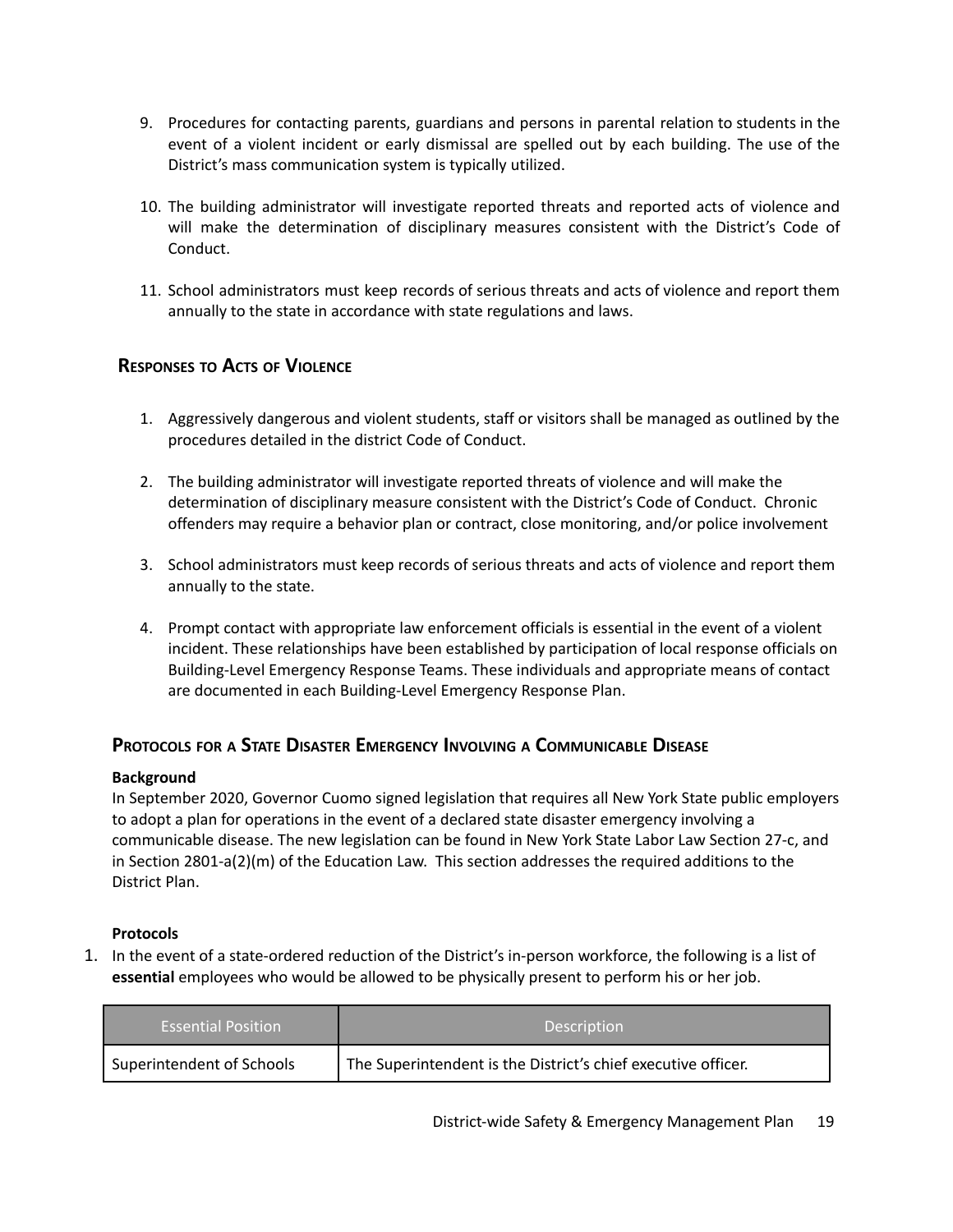| Assistant Superintendent of<br><b>Business and Operations</b>             | This position is responsible for all financial management,<br>transportation, food services, facilities, security, and business office<br>functions including payroll, purchasing, and state reporting.         |
|---------------------------------------------------------------------------|-----------------------------------------------------------------------------------------------------------------------------------------------------------------------------------------------------------------|
| Assistant Superintendent for<br><b>Instruction and Human</b><br>Resources | This position is responsible for all educational programs in the<br>district, staff development/training and human resources.                                                                                   |
| <b>Director of Facilities</b>                                             | This position is responsible for the maintenance of infrastructure of<br>the District's buildings and grounds. Supervises maintenance and<br>custodial staff and oversees/coordinates with outside contractors. |
| <b>Custodial Staff</b>                                                    | Maintain building essential systems and functions and clean building<br>premises.                                                                                                                               |
| Director of Technology                                                    | This position is responsible for instructional technology, network<br>security, hardware procurement and distribution.                                                                                          |
| <b>Technology Staff</b>                                                   | These positions need to support administrative and instructional<br>technology needs.                                                                                                                           |
| <b>Food Service Staff</b>                                                 | These positions are required for food distribution, as needed.                                                                                                                                                  |
| Director/Asst Director of Pupil<br><b>Personnel Services</b>              | These positions are essential for providing specialized supports for<br>students and in overseeing health services.                                                                                             |
| School nurses                                                             | Provides health services to students                                                                                                                                                                            |
| Principals/Assistant Principals.                                          | Chief/deputy officer of each school                                                                                                                                                                             |
| <b>Confidential/Clerical Staff</b>                                        | Clerical staff are essential to supporting school operations                                                                                                                                                    |
| <b>Director of Athletics</b>                                              | This position oversees Athletic programs and Physical Education<br>programs                                                                                                                                     |
| Security Coordinator/<br>Consultant                                       | This position coordinates the security needs of the District and<br>compliance to NYS regulations.                                                                                                              |

- 2. To enable all non-essential employees to telecommute, District staff will be guided by the Continuity of Operations and Continuity of Instruction annexes contained within the Building-level Emergency Response Plans. Further planning is located in the District's Reopening Plan accessible on the District website.
- 3. In an effort to reduce overcrowding on public transportation and at work sites:
	- Class schedules will be staggered by cohorts, either with varying days of attendance or with morning and afternoon sessions for in-person learning.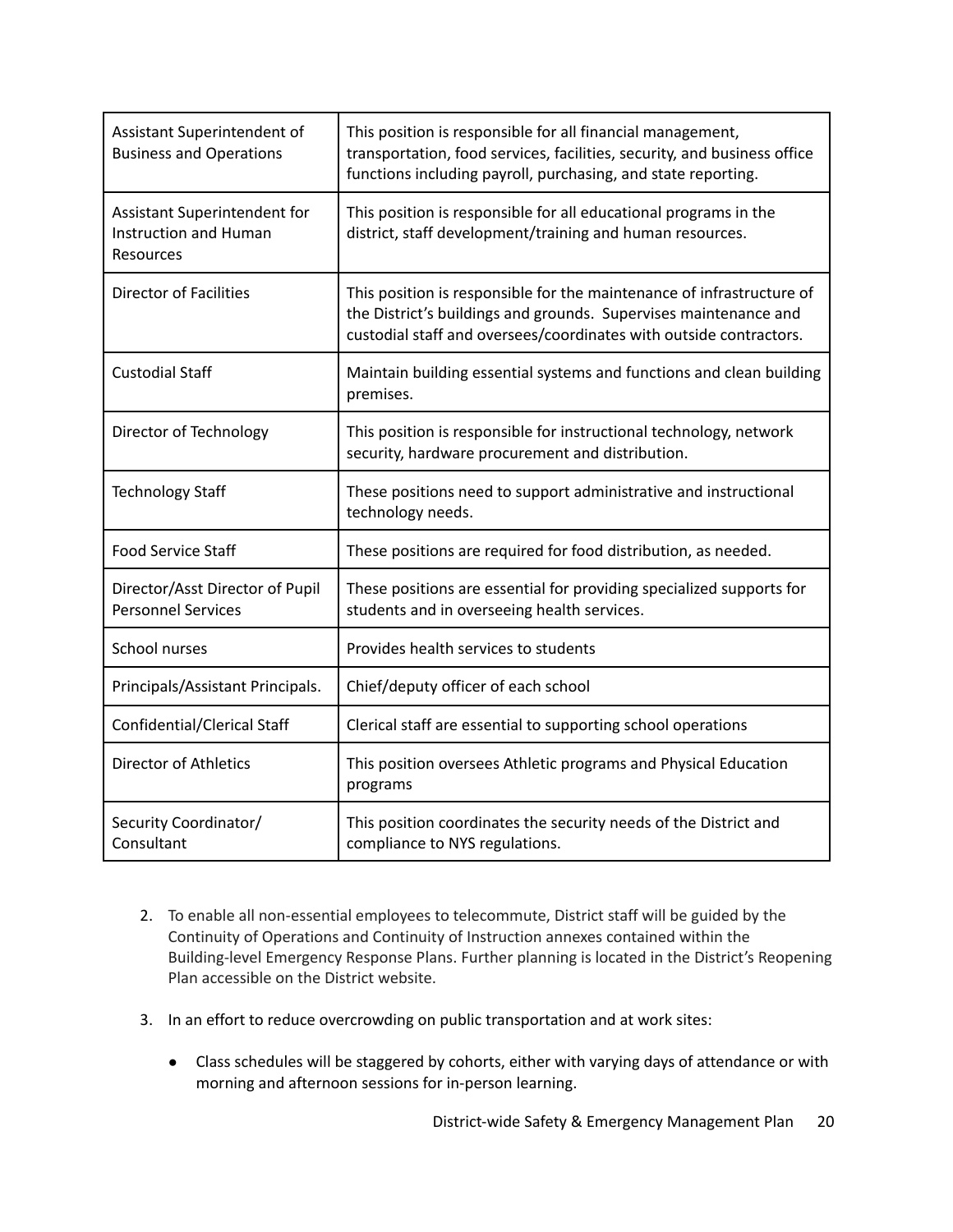- Remote learning will be utilized through Google Classroom and other technology methods.
- Staff may walk or drive a personal vehicle to school buildings.
- Students will be encouraged to walk to school
- Employees may be permitted to work remotely as directed by the Superintendent of Schools based on guidance from the Department of Health and the New York State Department of Education. This may include essential personnel to the extent they can complete their work remotely.
- Visitors will be limited during school hours and must complete the proper health pre-screening.
- 4. A quantity of personal protective equipment (PPE), sufficient to provide to all essential employees, will be procured, stored, and managed as follows:
	- The Facilities Department will maintain an inventory of PPE in accordance with NYS Education Department guidelines, and continually restock same as needed.
	- Storage of personal protective equipment will be monitored and comply with the manufacturer's storage recommendations for each item.
	- PPE equipment will be readily available, if needed.
	- We will maintain relationships with multiple vendors to ensure sufficient stock is available.
- 5. The Irvington School District is committed to creating a learning environment that protects student and staff health, safety and privacy. The District will utilize all current guidance to protect public health. In the event an employee, student or visitor is exposed to a known case of a communicable disease subject to a state disaster emergency or exhibits symptoms of such disease, or tests positive for such disease. The District will respond as per the Infectious Disease Annex found in the Building Level Emergency Plans, section 25 and/or the District's Reopening Plan. The District will stay current with all guidance from the New York State and local Departments of Health.
- 6. All essential employees will have their hours and work locations documented, including off-site visits, by:
	- All entrances will be locked and monitored by security guards/greeters.
	- The District's attendance management system will be utilized to determine an employee's presence in District buildings.
	- The District's student management system will be utilized to determine a student's presence at District buildings.
	- Visitors will sign in with the security guards/greeters, and their presence registered in the visitor management system.
	- Non-essential visitors will not be allowed on site.
- 7. If emergency housing is needed the District will lodge an essential employee on a district property or at a local hotel.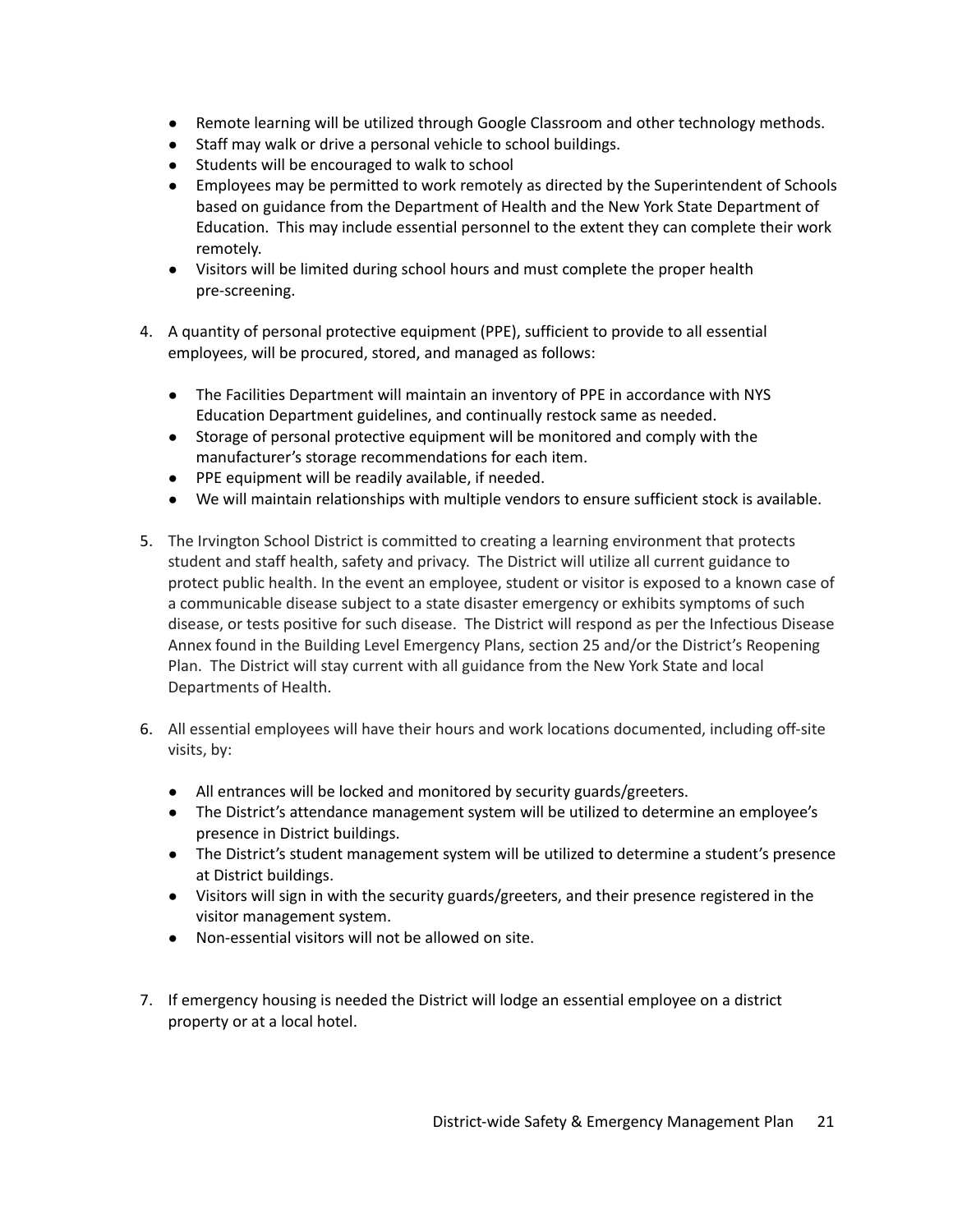If there is a declared state disaster emergency involving a communicable disease that involves the Irvington School District, all staff, essential and non-essential, will be contacted, and they will be guided by the aforementioned protocols.

8. OTHER Any other requirements determined by the Department of Health such as contract tracing or testing, physical distancing, hygiene, and disinfectant, or mask-wearing.

## **IDENTIFICATION OF DISTRICT RESOURCES WHICH MAY BE AVAILABLE FOR USE DURING AN EMERGENCY**

District resources are available in each building and stored in a central location. Each building will designate a Command Post. The list, which is not meant to be inclusive, requires the following items:

- Copy of District-Wide School Safety Plan
- Building-level Emergency Plan
- Quick reference Emergency Management Procedures
- List of emergency telephone numbers
- Building floor plans
- Telephones
- Radio communications
- Weather radio
- Flashlights
- Photocopier
- Computer
- Student rosters
- List of individuals with special needs and specific evacuation plans
- Telephone numbers for parents/guardians Information about emergency needs (e.g. students/staff that require medications, vehicular transportation issues, etc.)
- School and staff census information

#### **COORDINATION AND SCHOOL DISTRICT RESOURCES AND MANPOWER DURING EMERGENCIES**

The District will, as appropriate, utilize all available manpower during an emergency. Within each building, schools may use the Staff All Call response protocol, that quickly summons all available staff members to a staging area for assignments. Coordination of available employees is typically performed by the Principal or their designee. Specific job duties will be assigned based on the type of emergency and in compliance with the appropriate district and building emergency response procedure. Additional district resources may be requested by any building administrator or designee as needed. The Superintendent or their designee will call in all available maintenance and custodial staff to provide support during an emergency as needed. Assistance from outside government agencies may also be requested. A specific list of available resources may be found in Appendix 4 of this plan.

## **PARTICIPATING IN UNIFIED COMMAND UNDER ICS PRINCIPLES**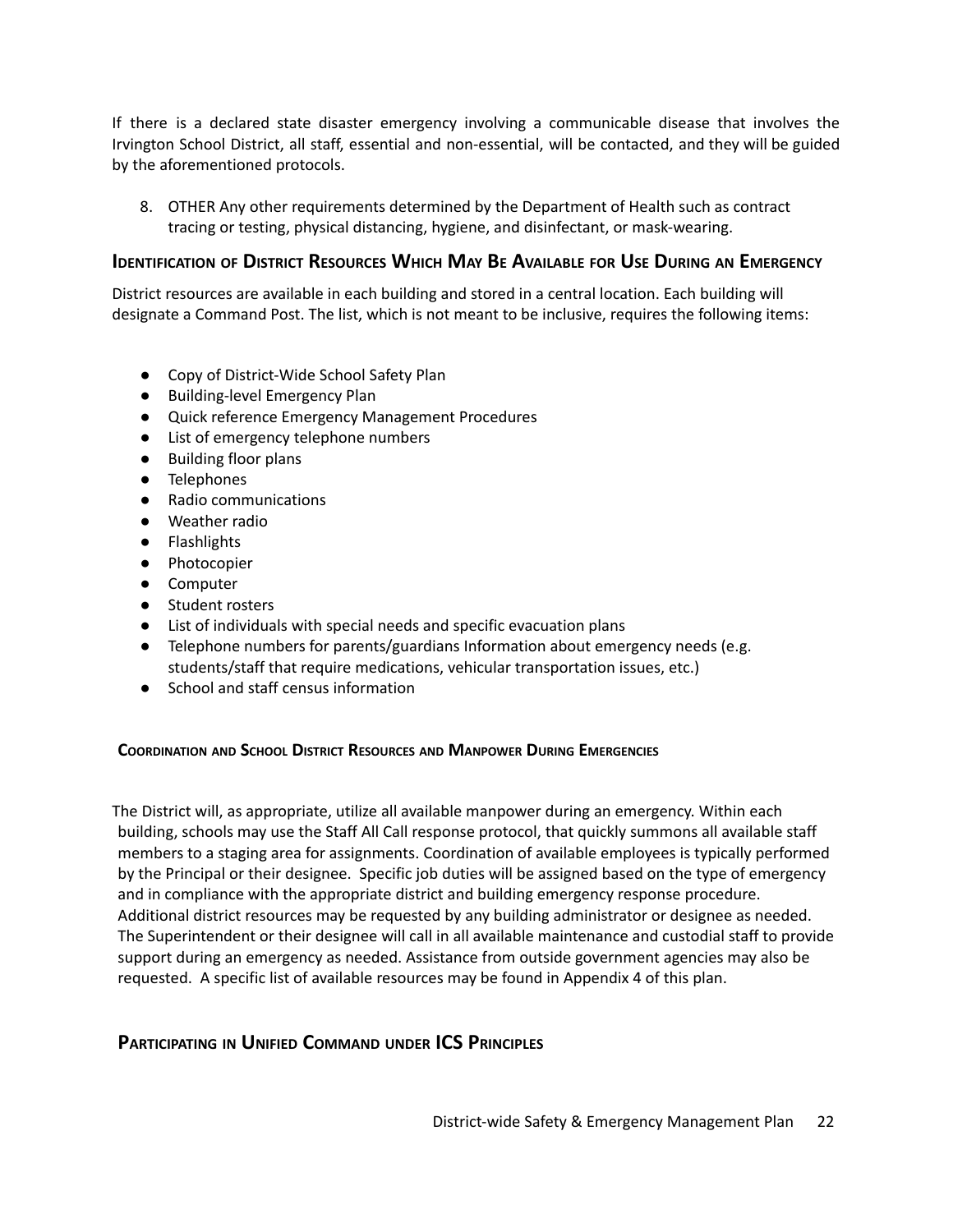#### **ASSIGNMENT OF RESPONSIBILITIES**

A chain of command consistent with the National Interagency Incident Management System (NIMS)/Incident Command System (ICS) will be used in response to an emergency. Members of the School, Emergency Response Team, will be part of this system. In the event of an emergency, the response team will adopt NIMS/ICS principles based on the size, scope, and character of the emergency.

- 1. All administrators and Building-level Emergency Response Teams members shall complete the incident command training level one.
- 2. All District Emergency Response Team members shall complete incident command training level one and level two.

#### **ICS POSITIONS**

The number of ICS positions filled will be dependent upon the scope of the incident.

- **Incident Commander** Responsible for the direction of the building response in a building-level emergency (Building Administrator/designee).
- **Public Information Officer** Compiles and releases information to the news media.
- **Safety Officer** Monitors the response to prevent injuries from occurring to both those involved in the incident and those trying to resolve it.
- **Liaison** Represents the District by working with responding agencies (law enforcement, fire department, EMS, utilities, etc.) and other school districts that may be involved in the incident.
- **Incident Log** Keeps a written log of all incident events and updates appropriate command post personnel on significant developments.
- **Operations** responsible for directing the implementation of action plans and strategies for incident resolution.
- **Logistics** Responsible for providing all resources (personnel, equipment, facilities and services) required for incident resolution.
- **Planning/Intelligence** Responsible for collecting, evaluating, and disseminating the information needed to measure the size, scope and seriousness of an incident and to plan a response.
- **Administration/Finance** Responsible for all cost and financial matters related to the incident.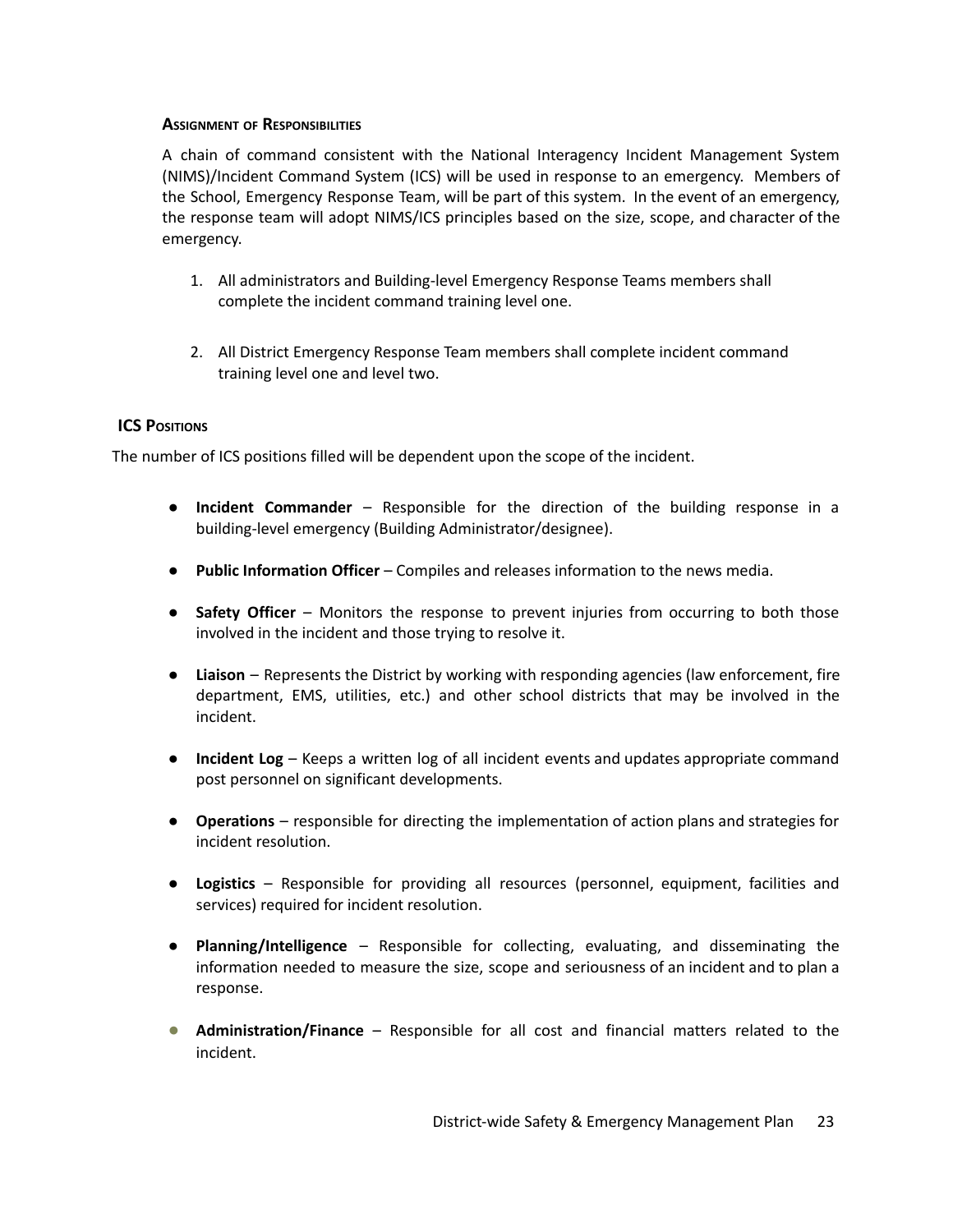## **DISTRICT COMMAND POST (DCP):**

Unless otherwise specified, The DCP will be located in the Central Administrative Offices. If necessary, the command post may be moved to an alternate site including the transportation facility and even non-district-owned buildings.

#### **POTENTIAL ICS EMERGENCY SITES:**

| <b>BUILDING:</b>                                         | USES:                                                                                     |
|----------------------------------------------------------|-------------------------------------------------------------------------------------------|
| Irvington Union Free School District<br>District Offices | <b>Command Center</b><br><b>Public Information Center</b><br><b>Communications Center</b> |
| Irvington High School                                    | Shelter-in-Place<br>Staging Area(s)<br>Alternate Command Center                           |
| Dows Lane Elementary School                              | Shelter-in-Place<br>Staging Area(s)                                                       |
| Irvington Middle School                                  | Shelter-in-Place<br>Staging Area(s)                                                       |
| Main Street School                                       | Shelter-in-Place<br>Staging Area(s)                                                       |

## **SECTION IV COMMUNICATION WITH OTHERS**

## **OBTAINING ASSISTANCE DURING EMERGENCIES FROM EMERGENCY SERVICE ORGANIZATIONS AND LOCAL GOVERNMENT AGENCIES**

- 1. The district continues to work closely with local police, fire, EMS, and governmental agencies to obtain assistance during emergencies. Representatives helped in the development of this plan, have assisted in emergency drills, and provided technical assistance. Providers have given approval to the district to rely on local personnel, resources, and facilities in emergency situations.
- 2. The district maintains an updated list of local, county, and state agencies and personnel to contact to obtain assistance. The superintendent or their designee will initiate the contact when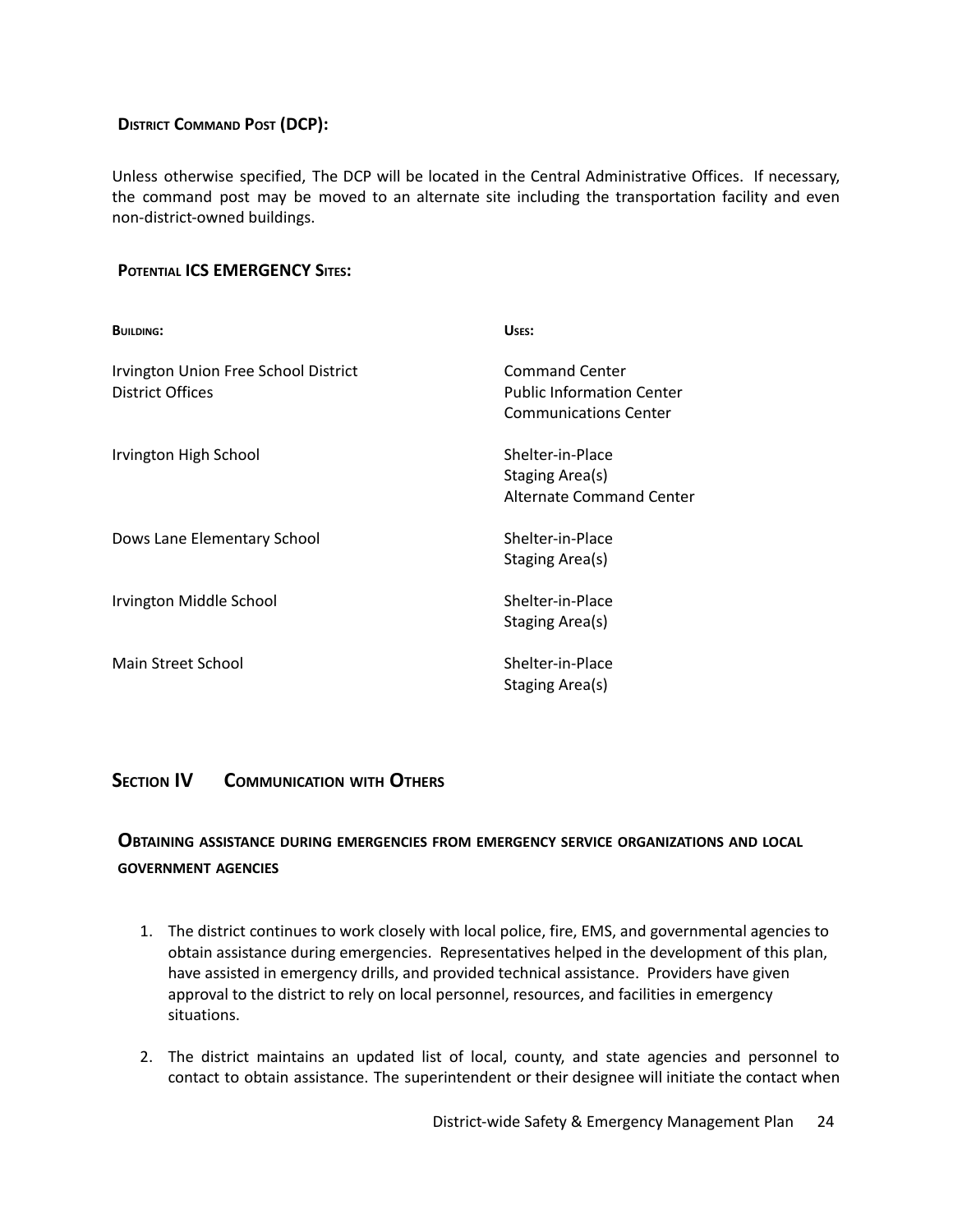needed.

## **OBTAINING ADVICE AND ASSISTANCE FROM LOCAL GOVERNMENT OFFICIALS, INCLUDING THE COUNTY OR CITY OFFICIALS RESPONSIBLE FOR IMPLEMENTATION OF ARTICLE 2-B OF THE EXECUTIVE LAW**

- 1. The district maintains an updated list of local and county emergency organizations, agencies, and government officials responsible for implementation of Article 2-B of the Executive Law. The superintendent and their designee will initiate the contact when needed.
- 2. The key officials in local government that can help to develop plans and assist in emergency situations as listed in emergency situations are listed in Appendix 4. Key government agencies are listed below:
	- 1. Irvington Police Department
	- 2. Irvington Fire Department
	- 3. Irvington Volunteer Ambulance
	- 4. Westchester County OEM
	- 5. Westchester County Police Department
	- 6. New York State Police
	- 7. Red Cross

# CONTACTING PARENTS, GUARDIANS OR PERSONS IN PARENTAL RELATION TO THE STUDENTS OF THE **DISTRICT IN THE EVENT OF A VIOLENT INCIDENT OR AN EARLY DISMISSAL**

In the event of violent incidents or crises, or an early dismissal of students, every effort will be made to notify parents. As soon as practical, the Superintendent or their designee shall activate the emergency notification system that will provide relevant information. Parental notification procedures for a student involved in disciplinary situations shall be consistent with the Code of Conduct and New York State law, and shall be presented clearly and concisely to staff and students each year.

When a student is involved in any violent situation, or an implied or direct threat of violence by such student against themselves, including suicide, parent or guardian shall be contacted as soon as practicable. Administration shall utilize school mental health resources when necessary.

It is the responsibility of all parents and guardians to ensure that emergency contact information for students is always up-to-date and complete.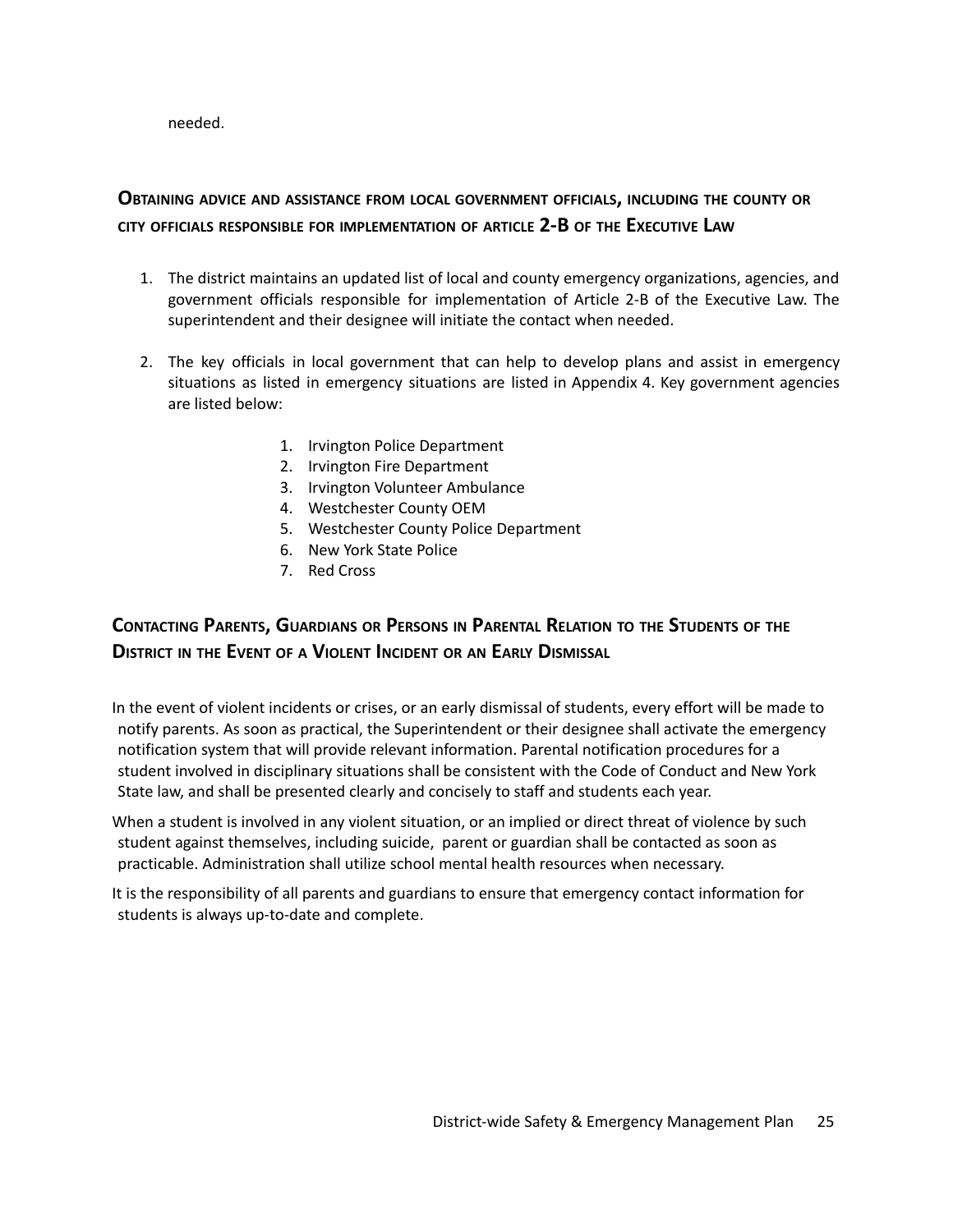## **SECTION V RECOVERY**

### **DISTRICT SUPPORT FOR BUILDINGS**

When the Chief Emergency Officer is notified that an emergency exists, he/she will respond accordingly.

Members of the District Safety Team will assist as needed either at their respective Building Command Posts or by responding where directed by the Incident Commander(s). The District Safety Team will assign such other personnel as deemed necessary to meet the needs of the situation.

The District Safety Team members will remain at their assigned posts until the Incident Commander(s) has determined that the emergency is over, or it is unsafe, or no longer necessary to remain, or need to relocate.

Should the incident involve a single building, at the discretion of the District Safety Team leader in consultation with that building's administrators and Building Emergency Response Team (BERT), other school buildings may be called to support the Building Emergency Response Team in that building.

Should the incident involve multiple buildings, at the discretion of the District Safety Team leader, in consultation with building administrators, additional mental health support from the County Crisis Team and local area hospitals may be solicited to support the Emergency Response Teams in the affected building(s).

In any case, a "debriefing", or post-incident analysis, will be facilitated by the District Safety Team. This process will include a review of the actual incident, the Team's response to the incident, and post-traumatic incident debriefing.

District clinicians (or, mental health professionals from outside agencies if they have been involved) will provide ongoing as-needed support to the Team members, and will monitor post-traumatic stress symptoms in team members. As appropriate, team members may be provided with a referral to EAP and/or with information regarding private mental health providers in the area.

Principal(s) are expected to consult with the District Public Information Officer in composing letters to parents following any emergency. The District's Public Information Officer will assist in sending mass communication messages to affected groups. The District's Liaison Officer will communicate with outside agencies, such as the County Health Department, to provide necessary services following any emergency.

## **DISASTER MENTAL HEALTH SERVICES**

The Superintendent or designee will communicate with outside agencies, such as the County Health Department, to provide necessary mental health services following any emergency. District mental health providers may be temporarily reassigned to assist in the recovery process.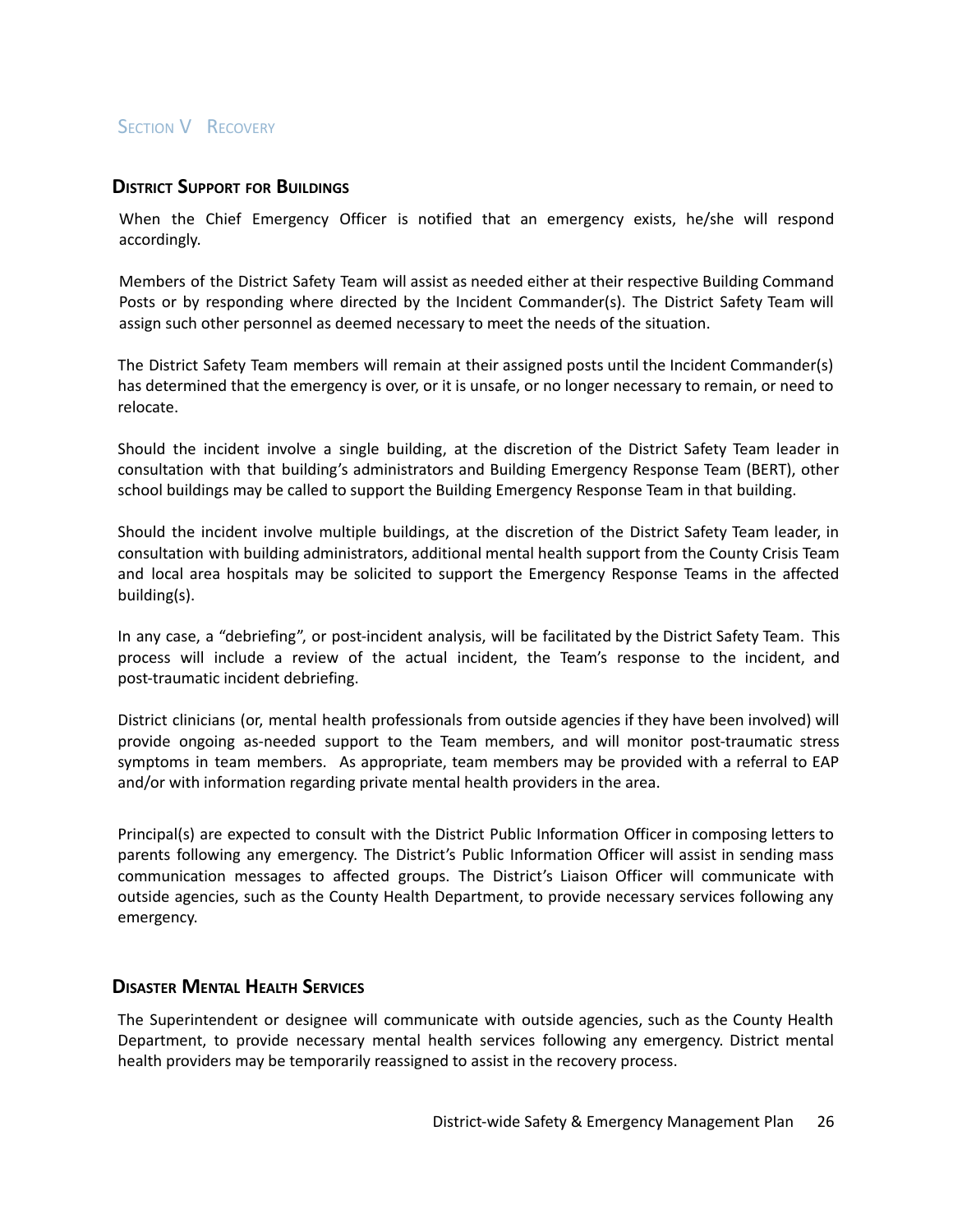## **APPENDIX 1 - LISTING OF SCHOOL BUILDINGS**

#### **DISTRICT OFFICE**

6 Dows Lane Irvington, NY 10533 Phone: 914-591-8500

#### **IRVINGTON HIGH SCHOOL**

40 North Broadway Irvington, NY 10533 Phone: 914-269-5412

## **DOWS LANE ELEMENTARY SCHOOL**

6 Dows Lane Irvington, NY 10533 Phone: 914-591-6012

#### **IRVINGTON MIDDLE SCHOOL**

40 North Broadway Irvington, NY 10533 Phone: 914-269-5312

### **MAIN STREET SCHOOL**

101 Main Street Irvington, NY 10533 Phone: 914-591-1961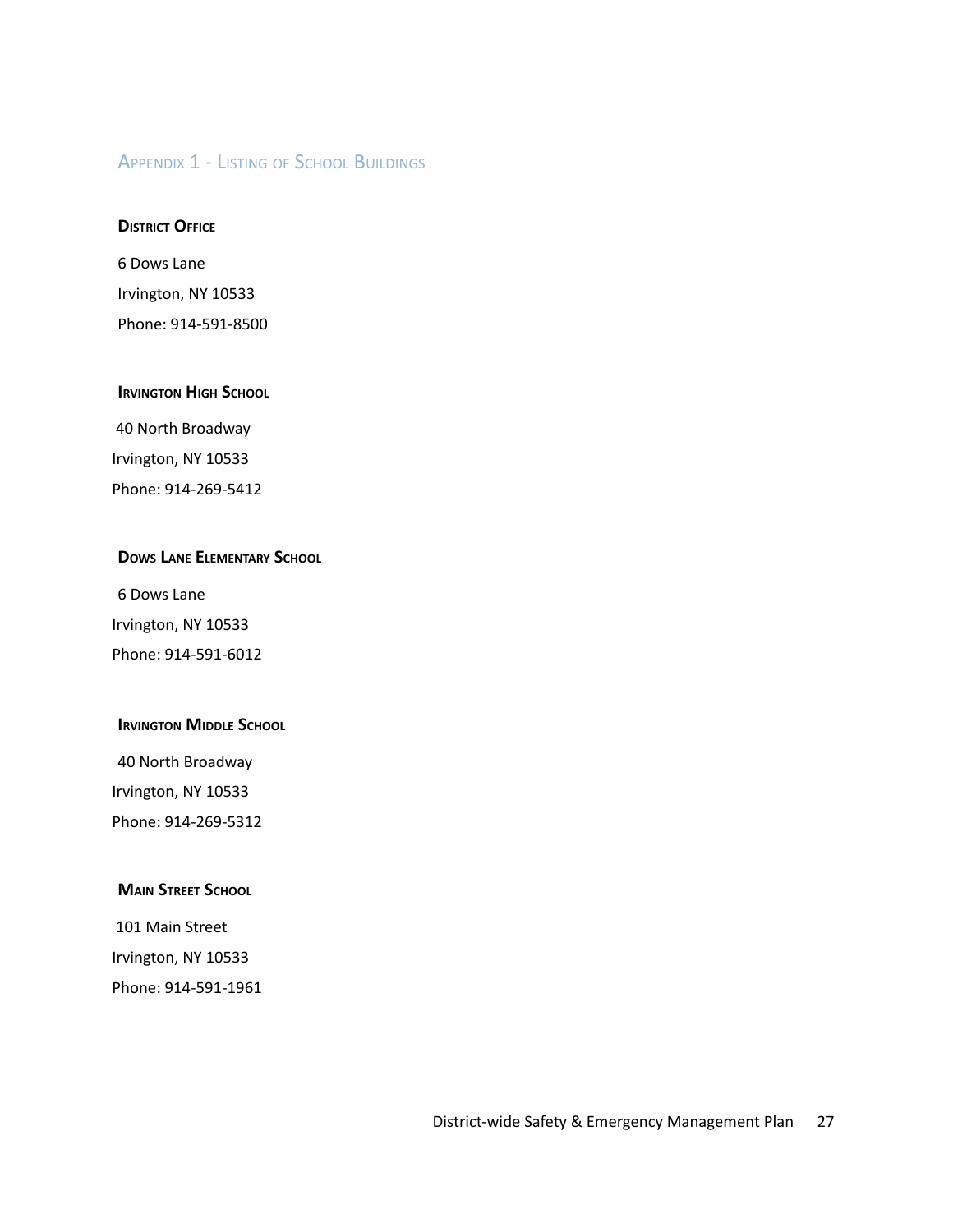# APPENDIX 2 – BUILDING-LEVEL EMERGENCY RESPONSE PLANS

Due to the sensitive safety and security information contained in each Building-level Emergency Response Plan, these plans are confidential and not available for public dissemination. Copies of plans are maintained at each school building and the District office.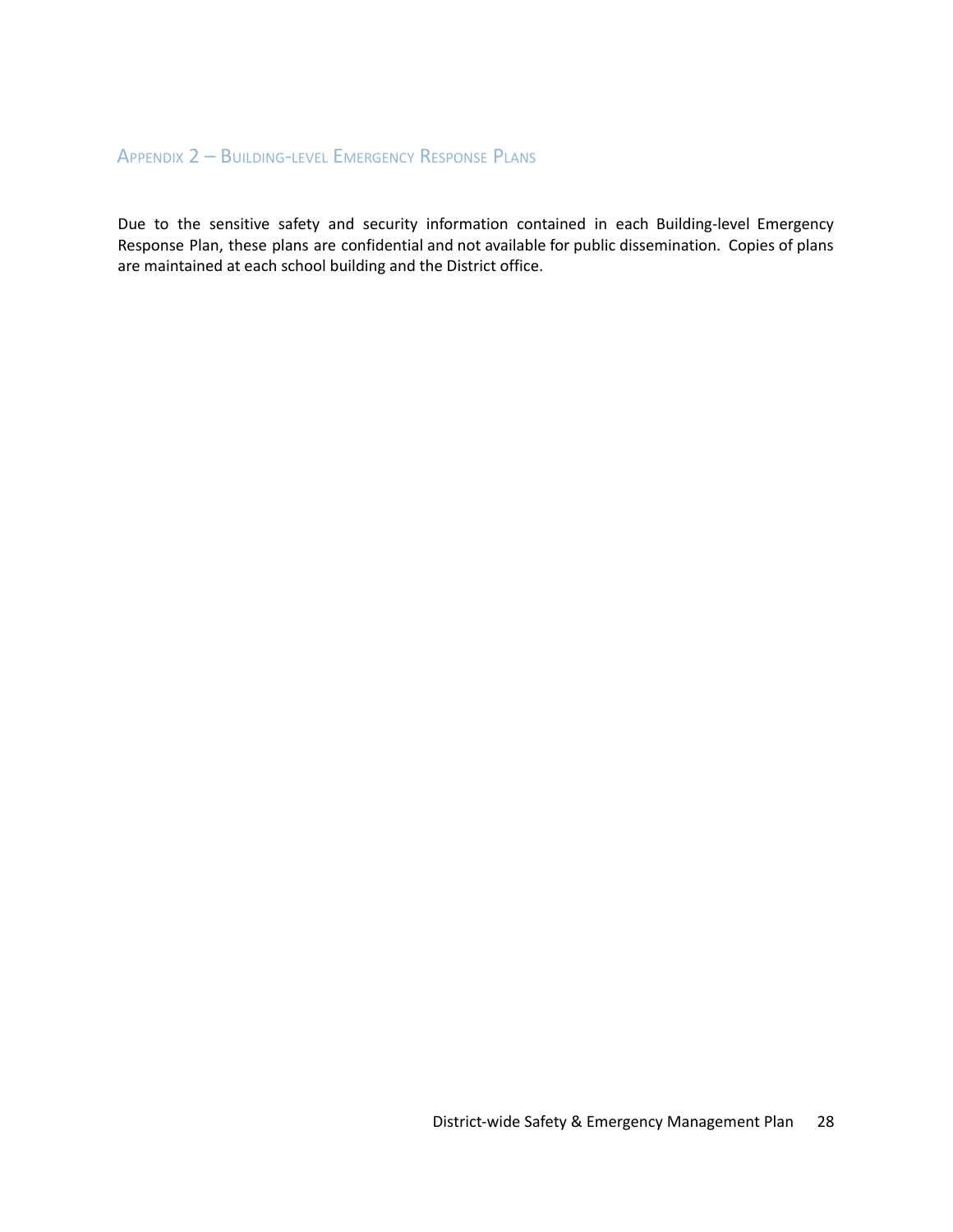## **APPENDIX 3 – MEMORANDA OF UNDERSTANDING**

Any applicable Memoranda of Understanding relevant to implementation of the District-wide and Building-level Emergency Response Plans are on file in the district office.